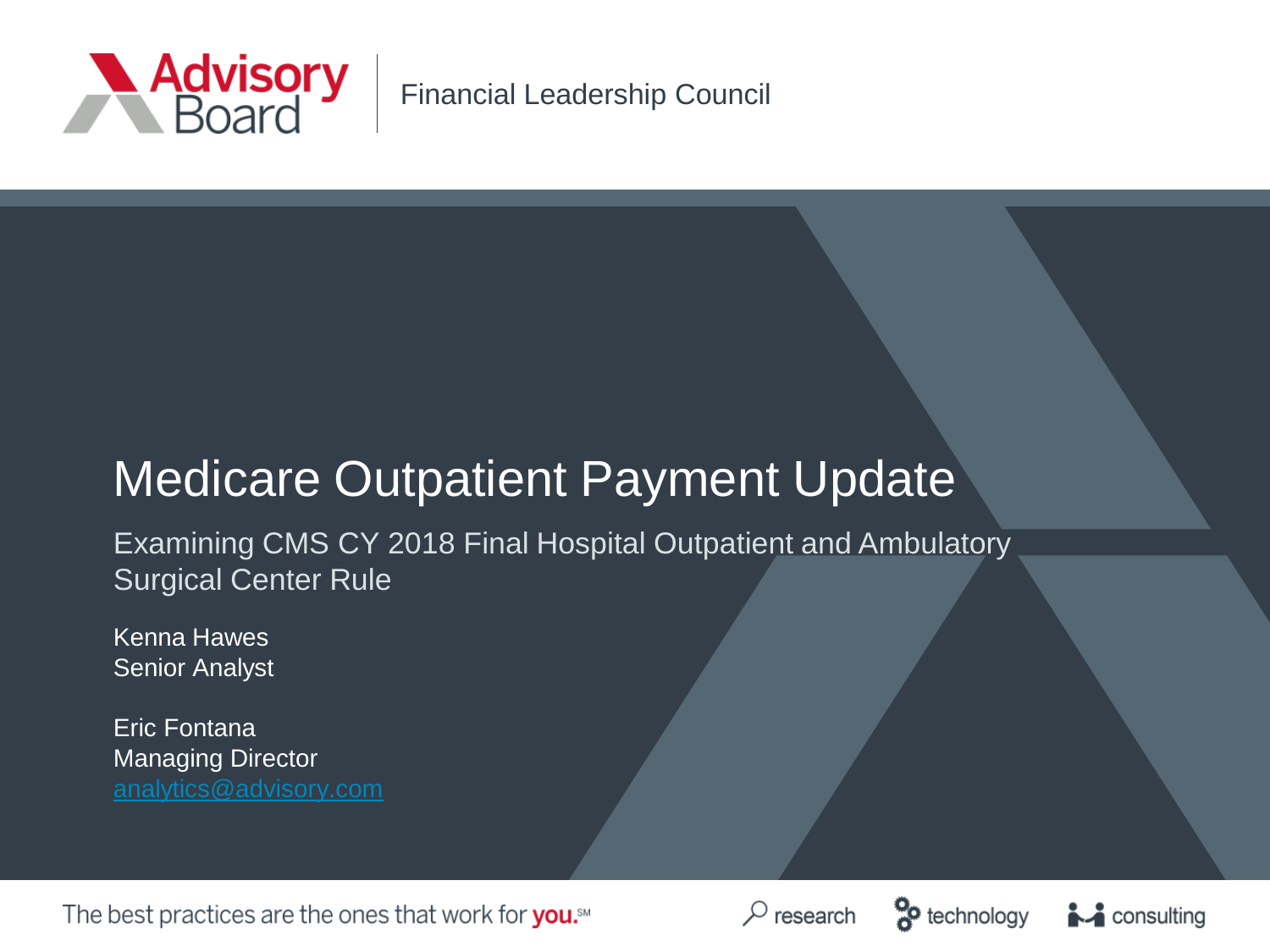### **Data and Analytics Navigator**

### Advisory Board's Analytical Tools at Your Fingertips

Loaded with useful features, including screenshots, video previews and brief descriptors, the Navigator facilitates access to over 200 tools through Advisory.com. For more information, contact the Data and Analytics Group at [analytics@advisory.com](mailto:analytics@advisory.com).

|                                              | <b>ADVISORY BOARD Navigator ◀ BETA</b>           |                              | Contact Us <sup>[2]</sup>    |                                                |
|----------------------------------------------|--------------------------------------------------|------------------------------|------------------------------|------------------------------------------------|
| <b>Favorites</b>                             | <b>Favorites</b>                                 |                              |                              |                                                |
| Mark your most-used                          | Name                                             | <b>Date Added</b>            | <b>Actions</b>               |                                                |
| tools as favorites, and                      | The Hospital Benchmark Generator                 | 06/28/2016                   | ۰<br>A<br>→                  |                                                |
| they'll appear at the top                    | The Hospital Performance Profiler                | 06/28/2016                   | $\star$<br>→                 |                                                |
| of the list every time                       | <b>Customized Assessment Portal</b>              | 06/28/2016                   | $\star$<br>日<br>→            |                                                |
|                                              | <b>All Tools</b>                                 |                              |                              |                                                |
|                                              | All Tools My Tools<br>Filter by category         | Filter by program            |                              | <b>Filter Results</b><br>By category, Advisory |
| <b>Sort Results</b>                          | Name                                             | <b>Release Date</b>          | <b>Actions</b>               | Board membership,                              |
| By name, type, program,                      | Search by name                                   |                              |                              | or resource type                               |
| or release date                              | Demographic Profiler                             | <b>New</b><br>07/22/2016     | $\mathbf{r}$<br>٠            |                                                |
|                                              | <b>APC Rate Calculator</b>                       | 07/21/2016                   | *<br>$\mathbf{H}$<br>٠       |                                                |
|                                              | Skilled Nursing Facility Benchmark Generator     | <b>Updated</b><br>07/01/2016 | YZ.<br>٠                     |                                                |
|                                              | The Hospital Benchmark Generator                 | 06/24/2016                   | $\star$<br>$\Box$<br>٠       |                                                |
|                                              | The Hospital Performance Profiler                | 06/24/2016                   | $\star$<br>٠                 |                                                |
| <b>View More Detail</b><br>Click the name of | Market Estimator - Oncology Outpatient           | Updated<br>06/23/2016        | ŵ.<br>$\Box$<br>→            |                                                |
| a tool to learn more                         | Market Estimator - Oncology Inpatient            | 06/23/2016                   | ŵ.<br>٠                      |                                                |
|                                              | <b>Physician Demand Estimator</b>                | 06/15/2016                   | ŵ.<br>٠                      |                                                |
|                                              | Market Estimator - Imaging Outpatient            | 06/13/2016                   | ÷.<br>٠                      | <b>Go Directly to Resource</b>                 |
|                                              | <b>Customized Assessment Portal</b>              | 06/07/2016                   | $\star$<br>$\mathbf{H}$<br>٠ | Click the red arrow for                        |
|                                              | Customized Medicare Inpatient Payment Assessment | 06/03/2016                   | ŵ.<br>٠                      | a direct link to the tool                      |
|                                              | Customized Pay for Performance Assessment        | 06/03/2016                   | ŵ<br>٠                       |                                                |
|                                              | Market Estimator - General Inpatient             | 05/26/2016                   | ÷.<br>٠                      |                                                |
|                                              | Market Estimator - General Outpatient            | 05/26/2016                   | ÷<br>٠                       |                                                |

#### **Go to: [www.advisory.com/Navigator](http://www.advisory.com/Navigator)**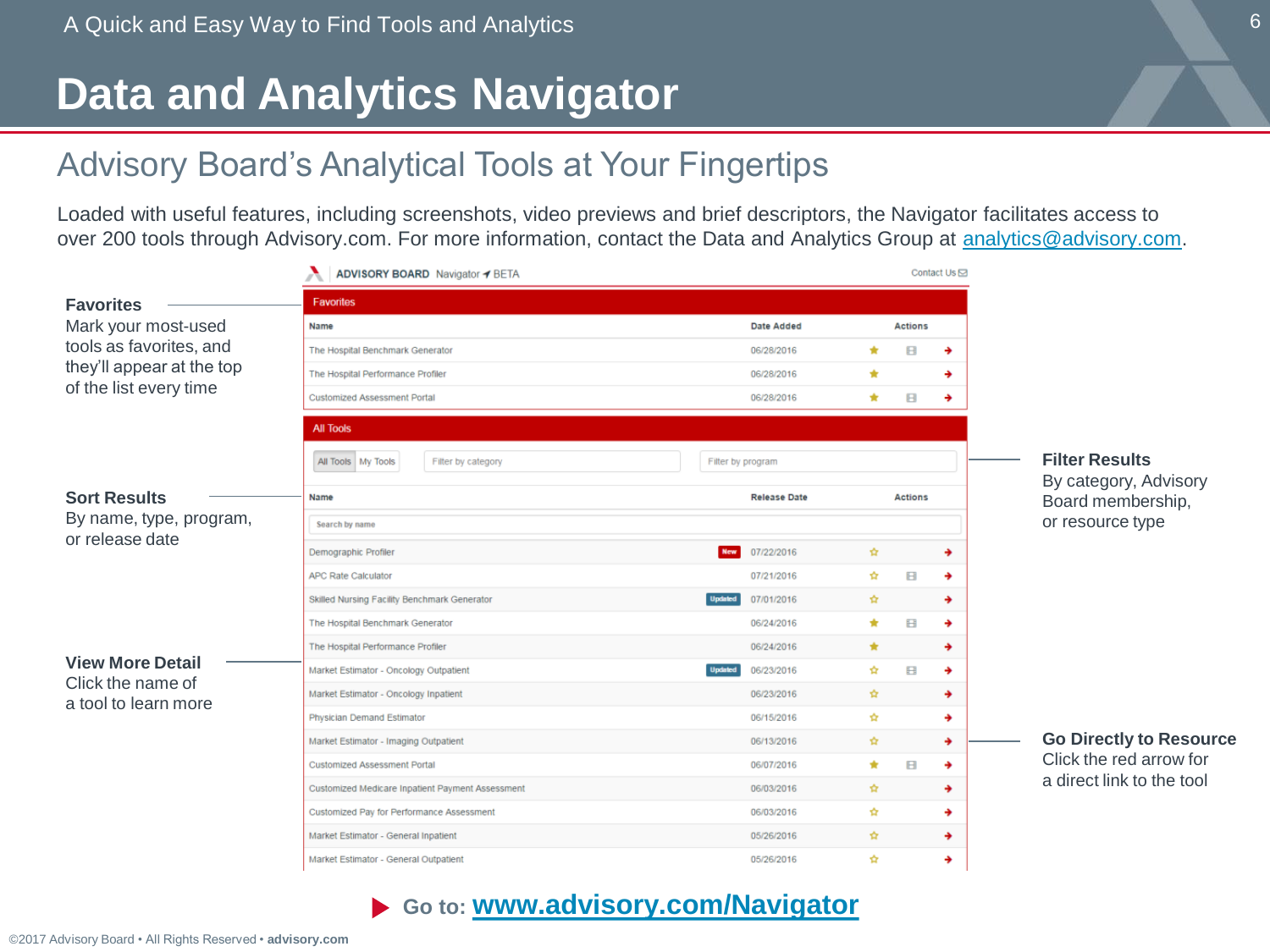# **Hospital Benchmark Generator**

### "How Do We Compare To Others?"

#### **An expanding array of metrics**

More than 200 operational, financial, and quality metrics now available

#### **No data uploads required**

Refreshed quarterly with the most up-to-date data for every hospital in the nation. Many metrics include rolling 12-month data

#### **[Click Here to Access](http://www.advisory.com/Research/Health-Care-Advisory-Board/Tools/2014/Benchmark-Generator)**



#### **Hospital-wide summary**

Executive Summary shows your organization's performance across multiple measures in a single screen

#### **Hand-select peers for benchmarking**

Choose individual hospitals (25 minimum) to create a fully customized cohort for comparative benchmarking

#### **Metric details and definitions**

Click  $\bigoplus$  for metric definitions, methodology and related resources

#### **One-click drill down**

View Details button provides service line, sub-service line, and MS-DRG-level benchmarks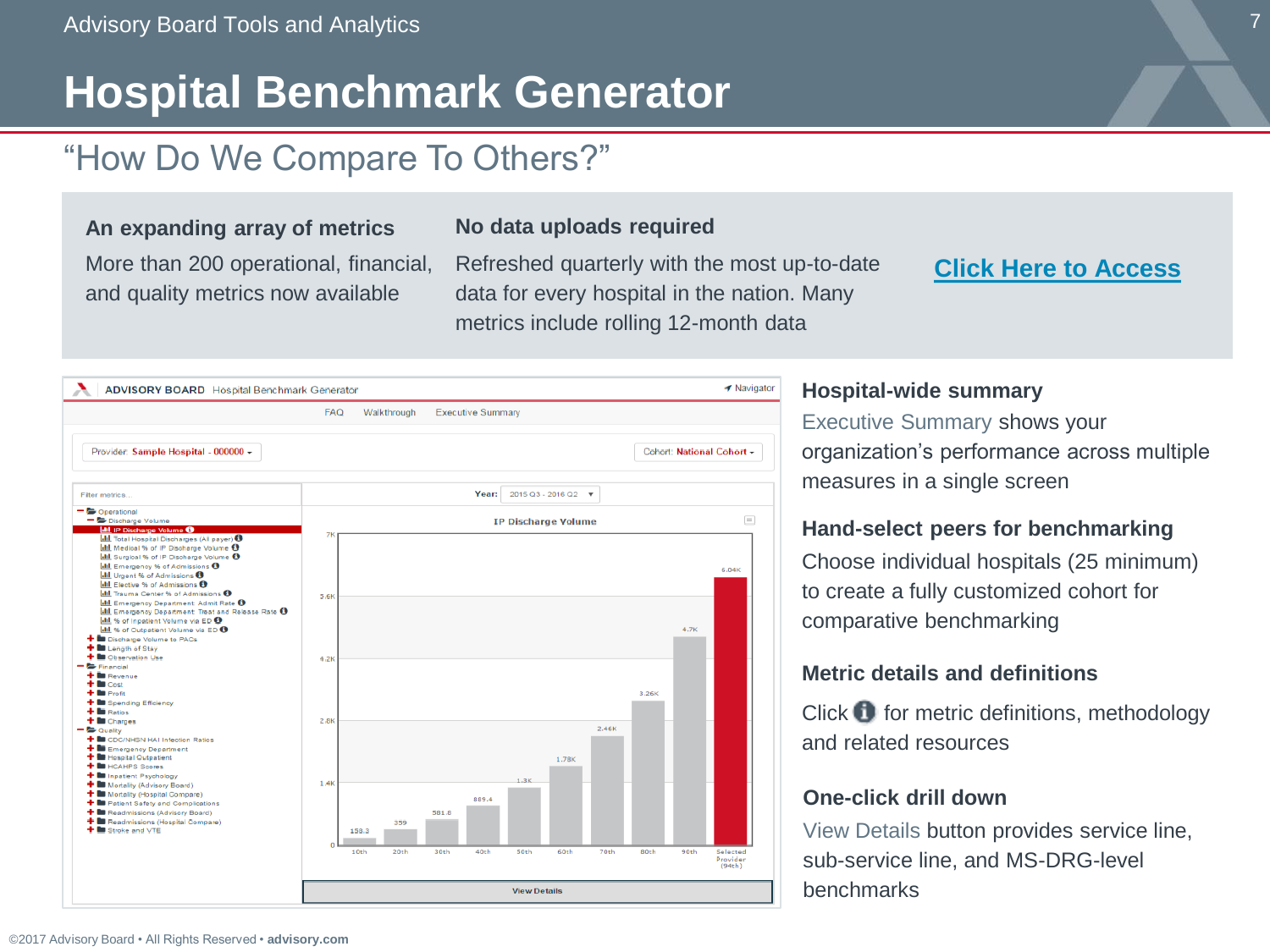# **Other Recent Health Policy Updates**

### Upcoming and On-Demand Webconferences Available

**Advisory Board Payment Policy Presentations**

Available at [www.advisory.com](http://www.advisory.com/)



#### **Medicare Inpatient Payment [Update: Final Rule FY 2018](https://www.advisory.com/research/financial-leadership-council/events/webconferences/2017/medicare-payment-update-final-rule-for-hospital-inpatient-payments)**

*Presented: August 24, 2017*

Learn about changes to inpatient payment, quality reporting, and the pay-forperformance programs in FY 2018.



**2017-2018 Inpatient Quality [Reporting and Meaningful Use](https://www.advisory.com/research/health-care-it-advisor/events/webconferences/2017/2017-2018-inpatient-quality-reporting-and-meaningful-use-modifications-083117)  Modifications**

#### *Presented: August 31, 2017*

Join us as we review the details of the Meaningful Use (MU) and Inpatient Quality Reporting (IQR) Program-related changes finalized in the 2018 Inpatient Prospective Payment System rule.



**[2018 MACRA Final Rule](https://www.advisory.com/research/quality-reporting-roundtable/events/webconferences/2018-macra-final-rule-detailed-analysis)  Detailed Analysis**

#### *Upcoming: December 12, 2017*

Decode changes to the Merit-Based Incentive Payment System (MIPS) and the Advanced Alternative Payment Model (APM) requirements and get advice on program management, reporting alignment, and how to leverage health IT to achieve success.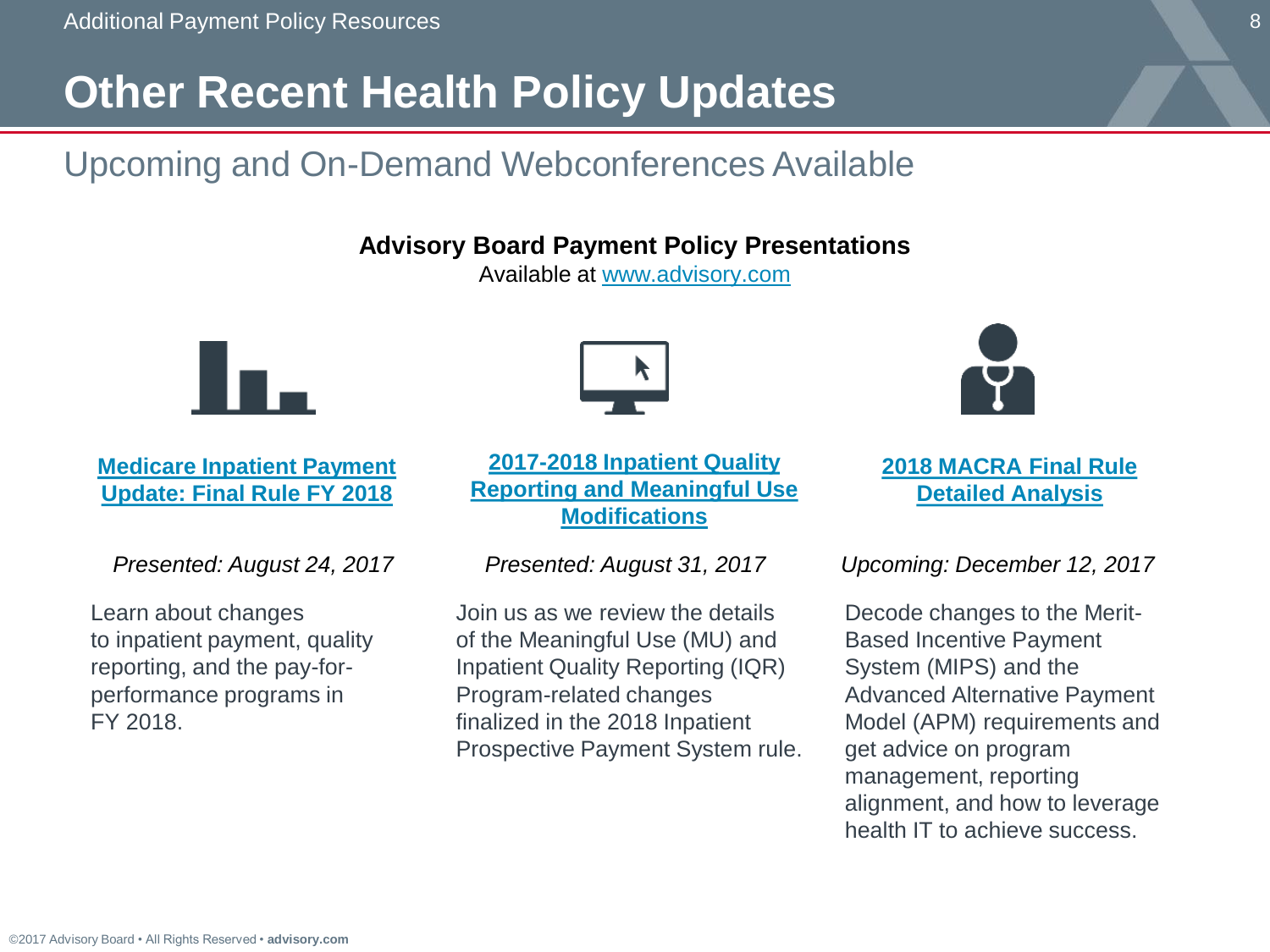9

# 2 3 1 Key Provisions of the CY 2018 Hospital Outpatient Final Rule Key Provisions of the CY 2018 Ambulatory Surgical Surgery Center Final Rule Related Tools and Analytics; Q&A

©2017 The Advisory Board Company • **advisory.com**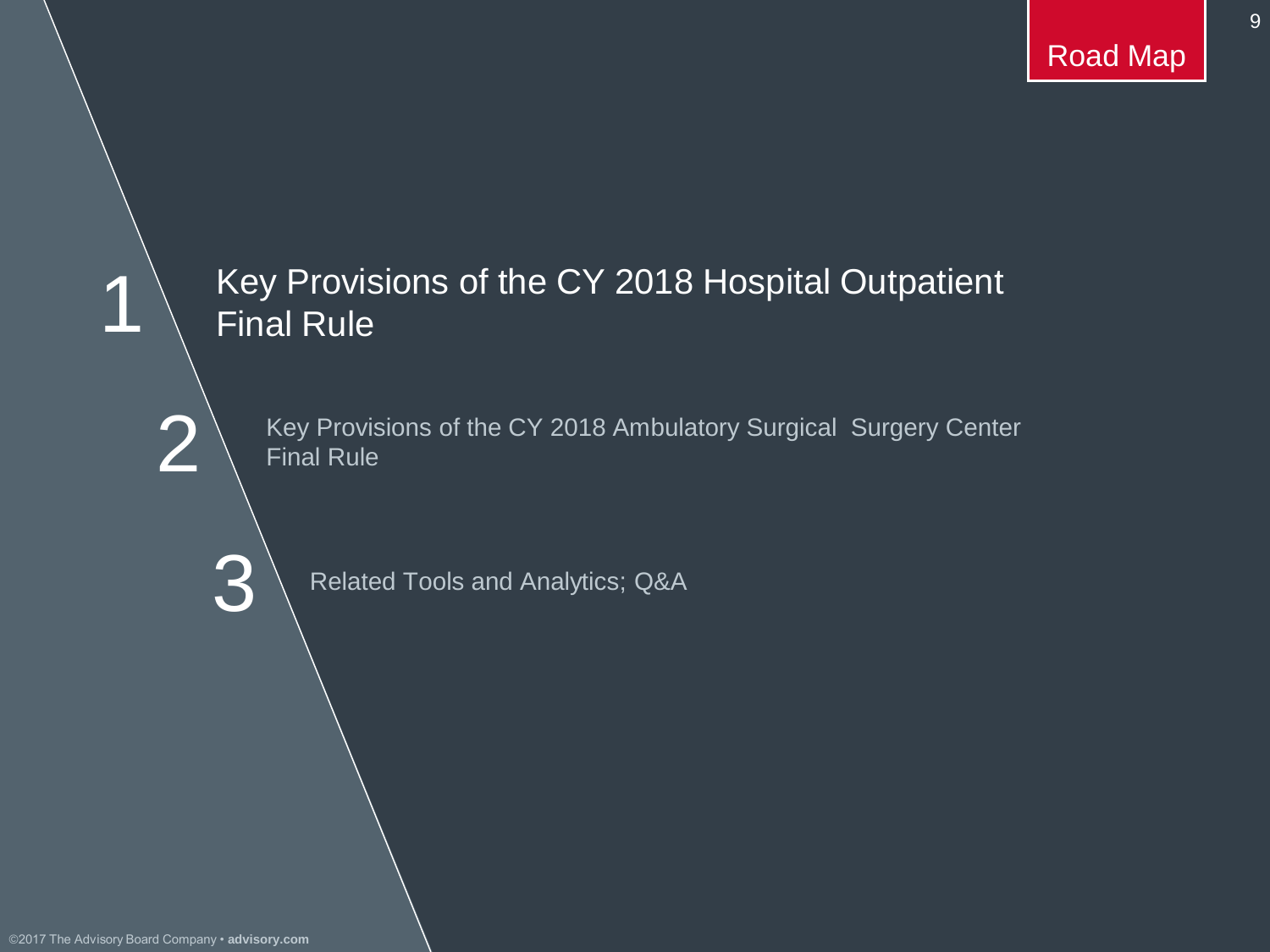# **Outpatient Spending Continues to Rise**

#### **Distribution of Hospital Revenue by Source, FY 2010 vs. FY 2015**

*MedPAC analysis using hospital cost report data*



#### **Key Forces Driving Outpatient Shift**



**Technological** innovation allowing for safe, efficient care in the outpatient setting



Increased focus on medical appropriateness; denials mitigation

Payers encouraging care in most appropriate lowcost setting create emphasis on investment by health care systems to capture business

Source: MedPAC March 2017 Report to Congress, p. 80, available at [http://medpac.gov/docs/default-source/reports/mar17\\_entirereport.pdf](http://medpac.gov/docs/default-source/reports/mar17_entirereport.pdf); CMS; Advisory Board analysis.

- 1) Graduate medical education.
- 2) Post-acute care.
- 3) Electronic health record (EHR payments did not exist in 2010).
- 4) Uncompensated care revenue was included in Inpatient revenue prior to 2014.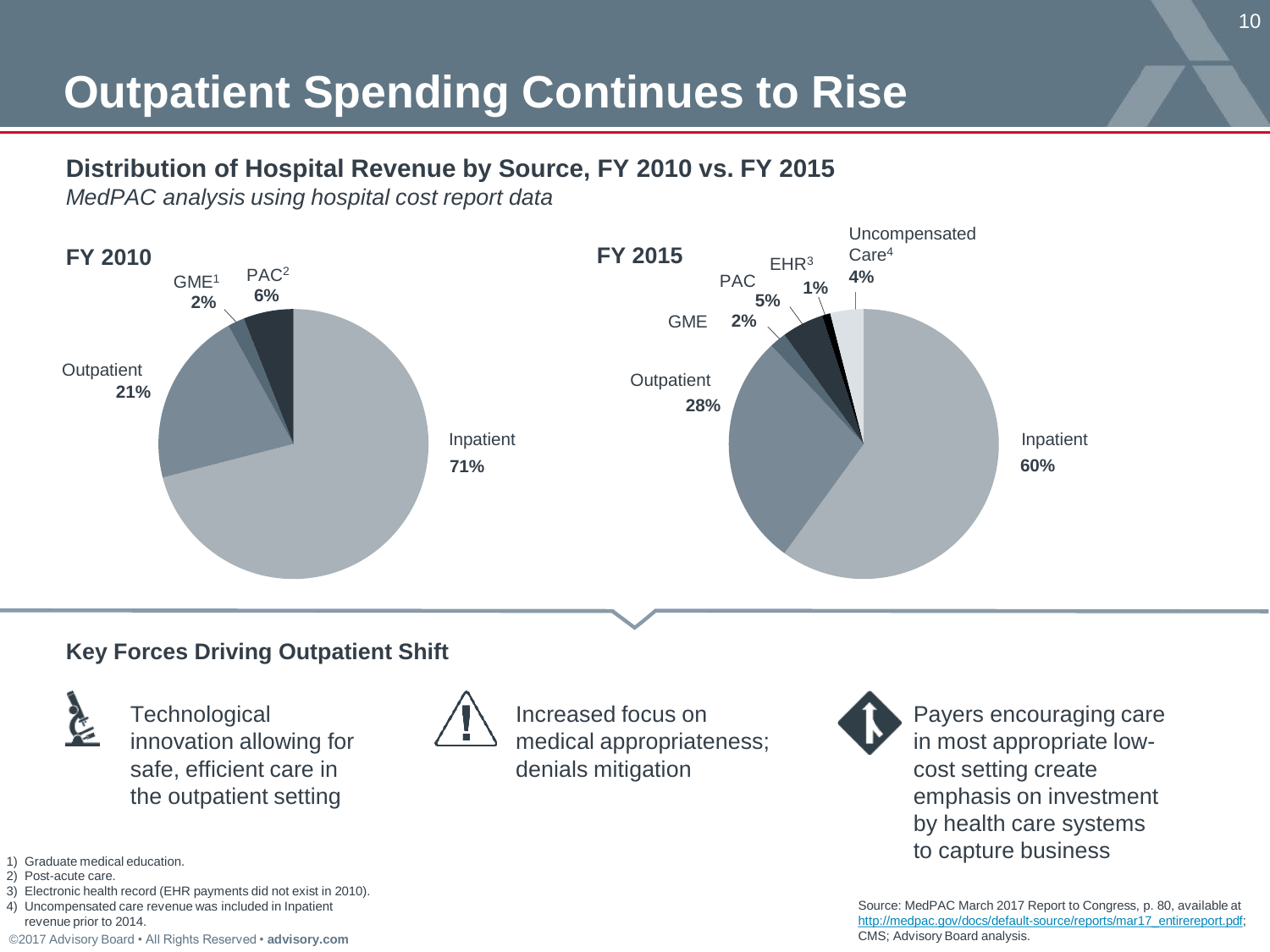# **Key Provisions Finalized for HOPD Payment in CY18**

### 340B Payment Cut, TKA Outpatient Shift Dominate Headlines

#### **Highlights of Today's Presentation**



**Hospital Outpatient Payment Update**

*Moderate HOPD rate update bolstered by 340B savings*

- Hospital outpatient payment rates increase by 1.35%.<sup>1</sup> Comprises +2.7% market basket, -0.6% MFP,<sup>2</sup> -0.75% ACA cut
- Hospital outpatient payments estimated to increase by 1.4%/\$5.8B overall in CY 2018, compared to CY 2017

#### *Payment for Non-Drug Items and Services in CY 2018*

The updates from CMS above do not account for a 3.2% increase in payment rates for non-drug items and services under the HOPPS (redistributed dollars from the 340B rate cut).

4) Medicare Recovery Audit Contractors.



**Payments**

*CMS to reimburse 340B covered entities closer to acquisition cost*

- CMS reduces 340B covered entities discounted drug payments to average sales price (ASP) minus 22.5% in CY 2018, down from current reimbursement of ASP+6%.
- 340B payment rate decrease *does not apply to*: critical access, children's, rural sole community PPS-exempt cancer hospitals; non-excepted outpatient providers billing under siteneutral MPFS<sup>3</sup>
- CMS to begin collecting data on use of drugs purchased with 340B discounts using "JG," "TB" modifiers



**List starting January 2018**

*Medicare sets the stage for outpatient shift*

- Removal of total knee arthroplasty (TKA) from inpatient only (IPO) list allows Medicare to reimburse TKA in HOPD setting starting in CY 2018
- RAC<sup>4</sup> patient status audits for TKA suspended for CY 2018 and CY 2019
- CMS suggests future removal of total, partial hip replacement (THA, PHA) from IPO list
- CMS suggests future addition of TKA, THA, PHA to ASC covered procedures list



*CMS further reduces payments for nonexcepted HOPDs*

#### *Nonexcepted HOPDs Reimbursed Under the MPFS*

• These providers will be reimbursed at 40% of HOPPS rate for most services in CY18 (currently reimbursed at 50% of HOPPS rate)

#### *Hospital Outpatient Quality Reporting (OQR) Program*

- 6 OQR metrics will be removed in CY 2020
- Mandatory data collection for Outpatient and Ambulatory Surgery CAHPS patient experience measures delayed indefinitely (data collection originally scheduled to begin January 1, 2018)

<sup>1)</sup> Excludes 2% sequestration reduction.

<sup>2)</sup> Multi-factor productivity adjustment. 3) Medicare Physician Fee Schedule.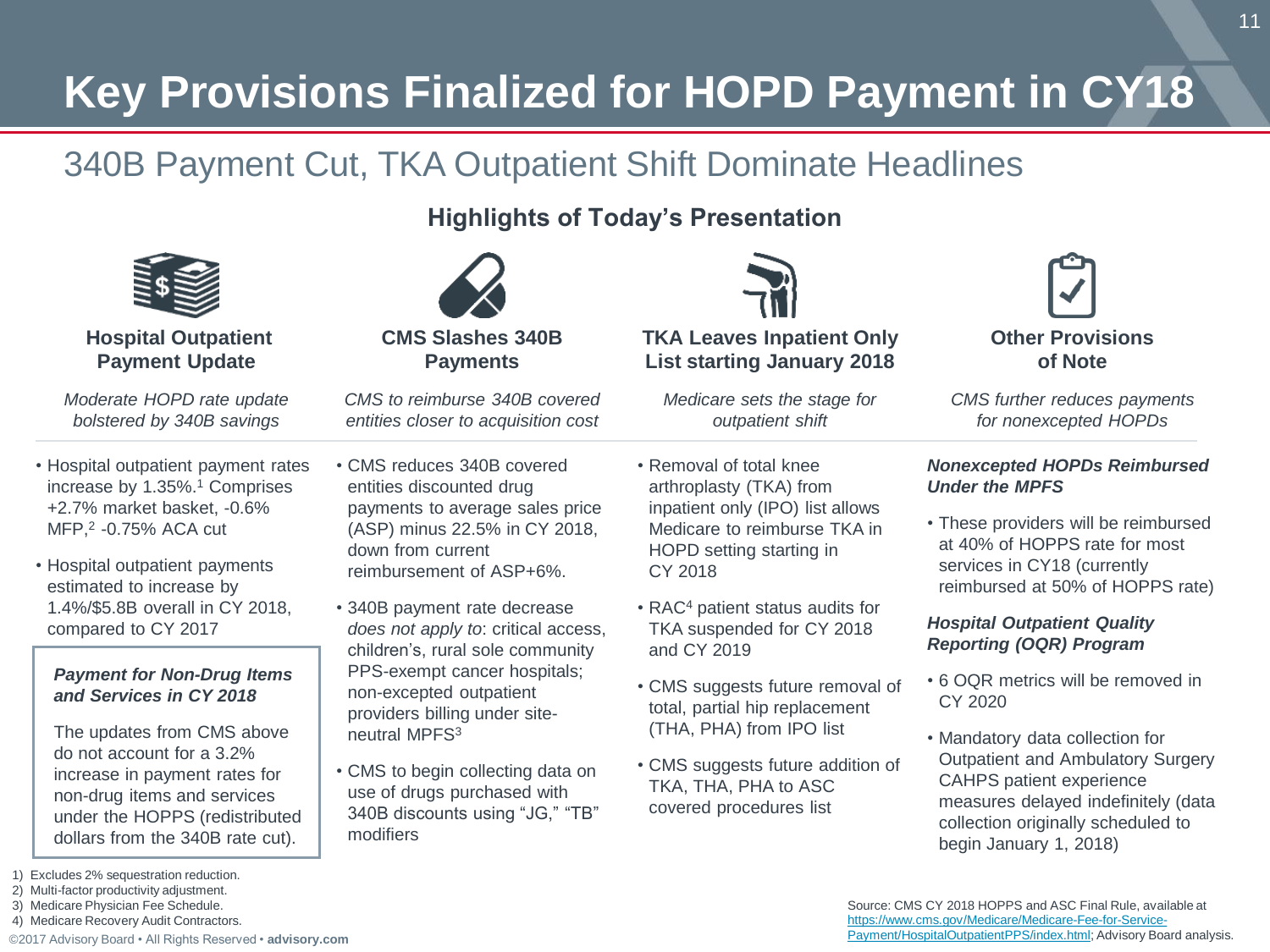# **CMS Finalizes Moderate Rate Increase for HOPDs**

### Published Update Does Not Reflect 3.2% Increase from 340B Savings

#### **CY 2018 Hospital Outpatient Payment Rate Update Scenarios**

| <b>Scenario</b>                                                   | <b>Market</b><br><b>Basket</b><br><b>Update</b> | Multi-factor<br><b>Productivity</b><br><b>Adjustment</b> | <b>ACA</b><br><b>Mandated</b><br>Adjustment | <b>Final Rate</b><br><b>Update</b> | OQR <sup>1</sup><br><b>Reporting</b><br>Penalty | <b>Effective</b><br>Update |
|-------------------------------------------------------------------|-------------------------------------------------|----------------------------------------------------------|---------------------------------------------|------------------------------------|-------------------------------------------------|----------------------------|
| Meets OQR <sup>1</sup><br><b>Reporting</b><br><b>Requirements</b> | 2.9%                                            | $-0.4%$                                                  | $-0.75%$                                    | 1.75%                              | No Penalty                                      | 1.35%                      |
| Fails OQR<br><b>Reporting</b><br><b>Requirements</b>              | 2.9%                                            | $-0.4%$                                                  | $-0.75%$                                    | 1.75%                              | $-2.0%$                                         | $-0.65%$                   |

#### **Proposed and Finalized HOPPS Rate Updates**

CY 2010 – CY 2018



### **ACA Market Basket Cuts Depress Rates**

CY 2010 – CY 2018



1) Hospital Outpatient Quality Reporting Program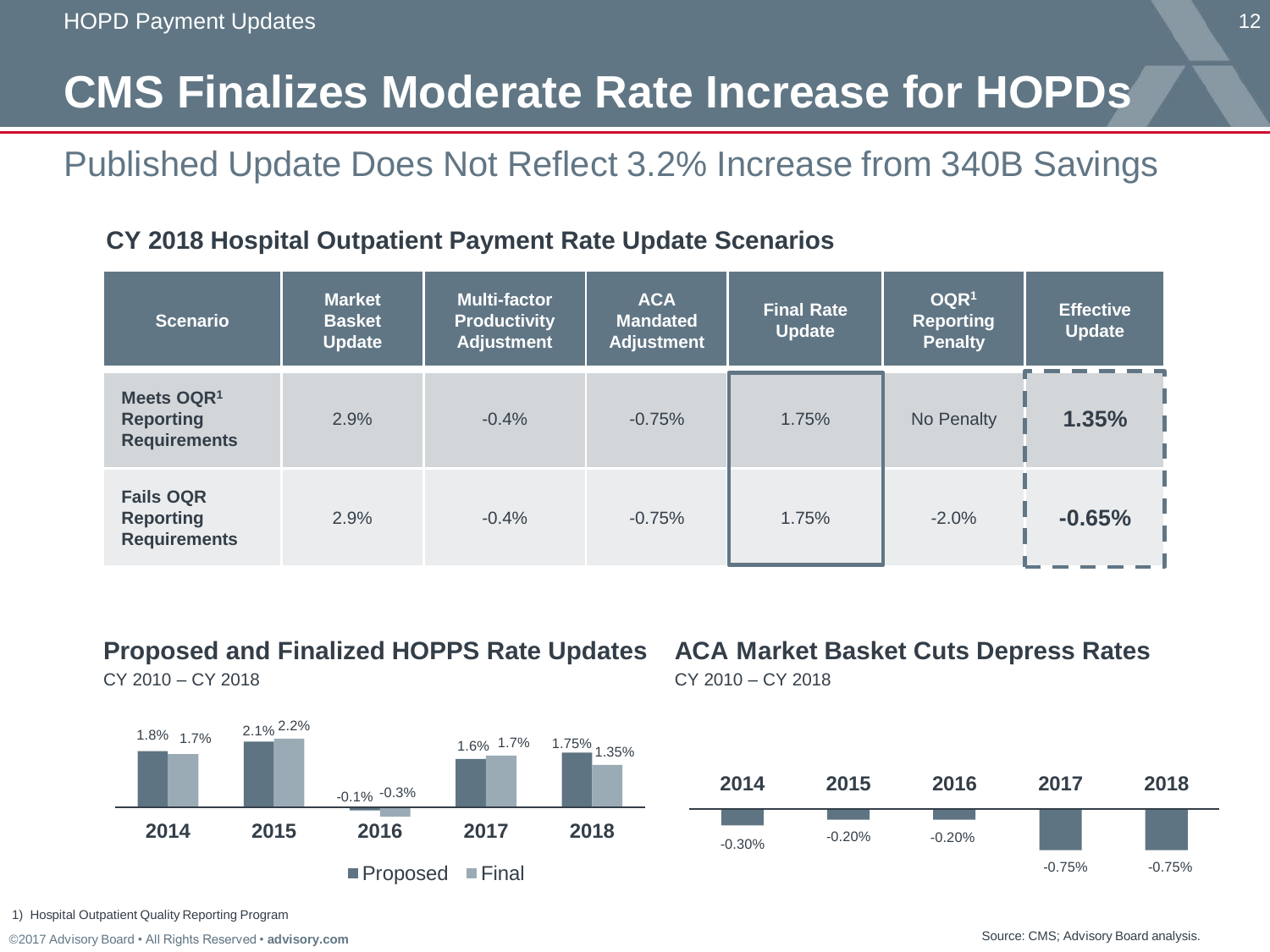# **Anatomy of an Outpatient Payment**

### Conversion Factor the Key Element Impacted By Standard Rate Update



1) Multifactor productivity adjustment.

- 2) Ambulatory payment classification.
- 3) APC relative weight based on the geometric mean of costs in each APC as of CY 2013 (previously based on the median cost).

biologicals

Pass-through payments for designated drugs and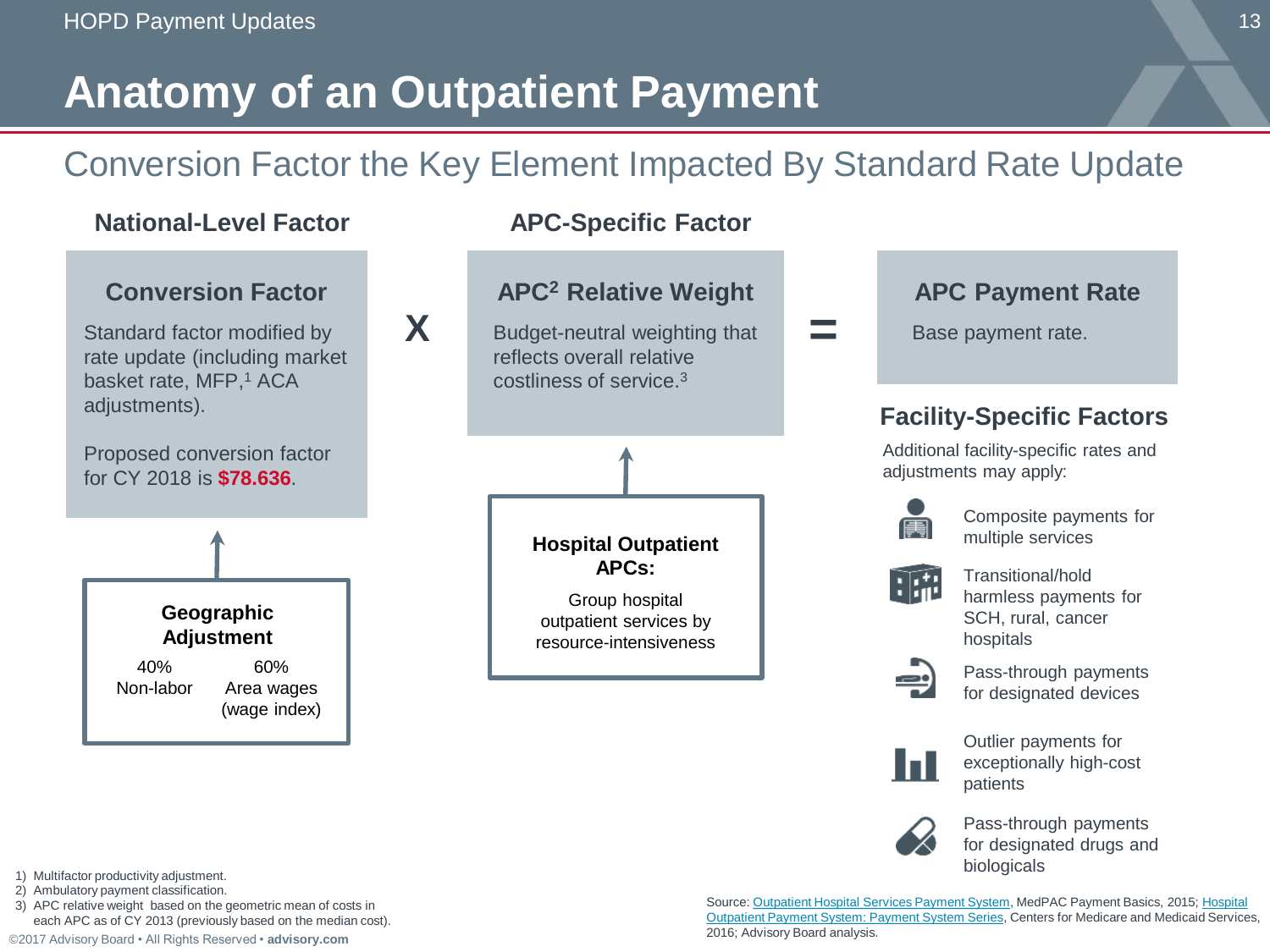# **Recapping the Program**

### **RQ**

#### **340B Program Overview**

- Created in 1992, the 340B Drug Pricing Program requires drug manufacturers to provide separately payable Part B drugs to eligible health care organizations at reduced prices
- The 340B program's intent is to "stretch scarce federal resources as far as possible to provide more care to more patients"<sup>1</sup>
- In 2010, the Patient Protection and Affordable Care Act (PPACA) expanded the group of 340B eligible providers
- In past years, drugs acquired under 340B have been reimbursed at ASP+6%<sup>2</sup>
- 1) MEDPAC using language from HRSA in [May 2015 report.](http://www.medpac.gov/docs/default-source/reports/may-2015-report-tothe-congress-overview-of-the-340b-drug-pricing-program.pdf?sfvrsn=0;)
- 2) Average sales price plus 6%.
- 3) MEDPAC estimate from [May 2015 report](http://www.medpac.gov/docs/default-source/reports/may-2015-report-tothe-congress-overview-of-the-340b-drug-pricing-program.pdf?sfvrsn=0;). Note that estimates by other organizations may differ.
- 4) Hospitals that have a DSH adjustment percentage > 11.75% and meet other criteria.
- 5) Includes federally qualified health centers (FQHCs), FQHC "look-alikes", state-operated AIDS drug assistance programs, the Ryan White CARE Act Part A, Part B and Part C programs, tuberculosis, black lung, family planning and sexually transmitted disease clinics, hemophilia treatment centers, public housing primary care clinics, homeless clinics, Urban Indian clinics, and Native Hawaiian health centers.



#### **Health Care Providers that may be HAH 340B Eligible:**

- Disproportionate share hospitals (DSHs)<sup>4</sup>
- Children's hospitals and cancer hospitals exempt from the Medicare prospective payment system
- Sole community hospitals
- Rural referral centers
- Critical access hospitals (CAHs)
- Non-hospital covered entities<sup>5</sup>

Source: Medicare Payment Advisory Commission. Report to the Congress: Overview of the 340B Drug Pricing Program. *May 2015.* Available at: http://www.medpac.gov/docs/default-source/reports/may-2015-report-tothe[congress-overview-of-the-340b-drug-pricing-program.pdf?sfvrsn=0; Health Care Advisory Board interviews](http://www.medpac.gov/docs/default-source/reports/may-2015-report-tothe-congress-overview-of-the-340b-drug-pricing-program.pdf?sfvrsn=0)  and analysis.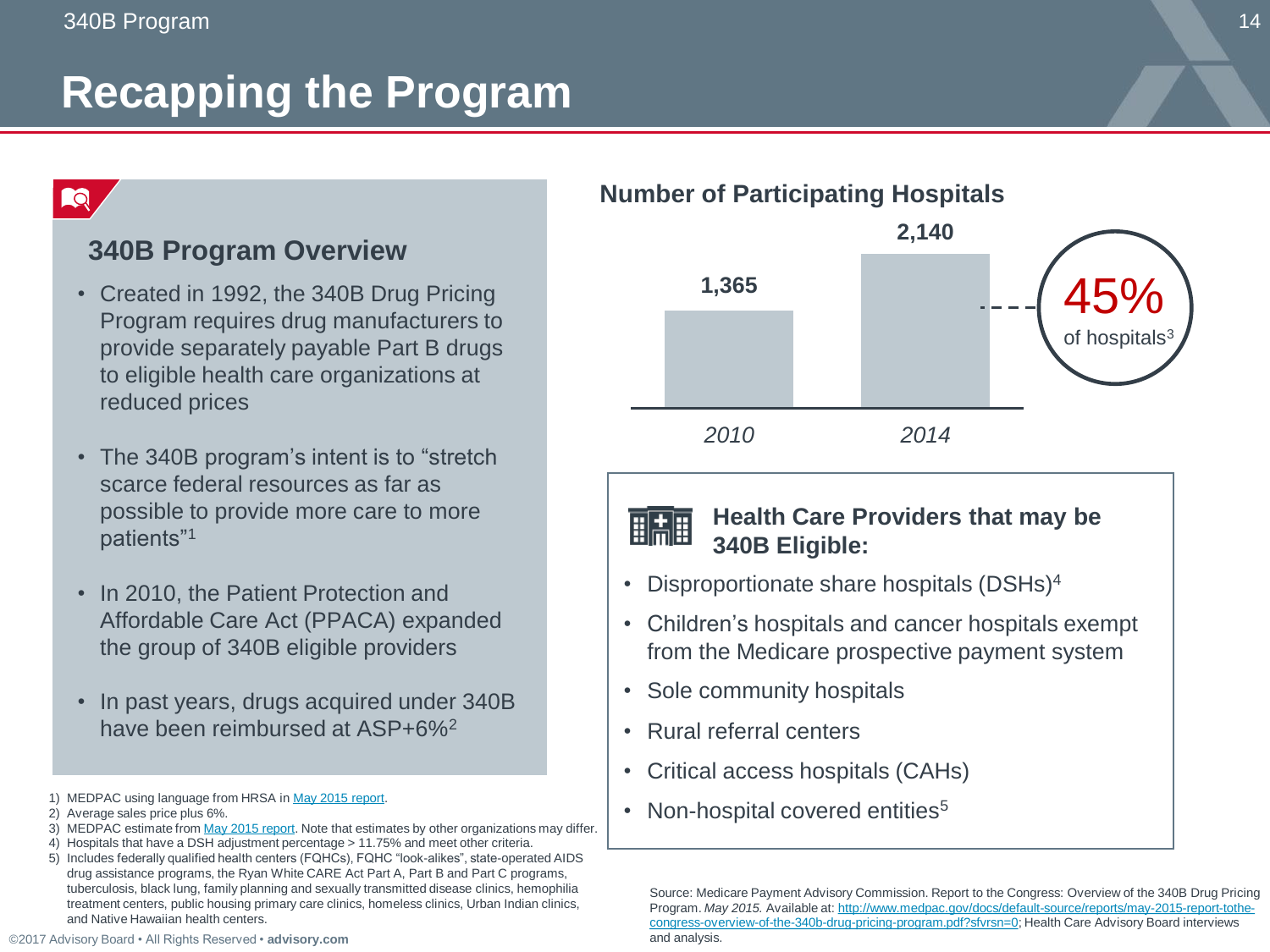# **Many Organizations Calling for Reform**

### Broad Concerns About 340B Incentivizing Higher Drug Utilization

#### **Key Recommendations from Government and Advisory Agencies**



**Government Accountability Office (GAO)**



**Medicare Payment Advisory Commission**



**Office of Inspector General (OIG)**

"Congress should consider **eliminating the incentive** to prescribe more drugs or more expensive drugs than necessary to treat Medicare Part B beneficiaries at 340B hospitals"

"**Reduce Medicare payment rates** for 340B hospitals' separately payable 340B drugs by 10% of the average sales price… the Commission recommends that the program **savings… be redirected to the uncompensated care pool.**"

"…It is also necessary that any payment methodology specifically for 340B-purchased drugs addresses issues in **identifying these drugs on Part B claims**."



#### **Congress Conducting Investigation, Discussion of 340B**

- House Committee on Energy & Commerce has conducted two 340B hearings in 2017
- Hearings have examined HRSA's oversight of 340B program, as well as covered entities' 340B utilization
- Legislators from both parties praised 340B as vital to health care safety net, but hearings have raised concerns about program:
	- Little transparency around ceiling prices
	- Lack of data on how covered entities use savings realized through 340B
	- Closer scrutiny of 340B's application and penalties for misuse of the program are needed

Source: Medicare Payment Advisory Commission. [March 2016 Report to the Congress,](http://www.medpac.gov/docs/default-source/reports/march-2016-report-to-the-congress-medicare-payment-policy.pdf?sfvrsn=0) *March 2016*; Government Accountability Office. "Medicare Part B Drugs: Action Needed to Reduce Financial Incentives to Prescribe 340B Drugs at [Participating Hospitals GAO-15-442," June 2015; Office of Inspector General. "Part B Payment for 340B Purchased Drug](https://www.gao.gov/assets/680/670676.pdf)[s](https://oig.hhs.gov/oei/reports/oei-12-14-00030.pdf)  OEI-12-14-00030," November 2015; Advisory Board analysis.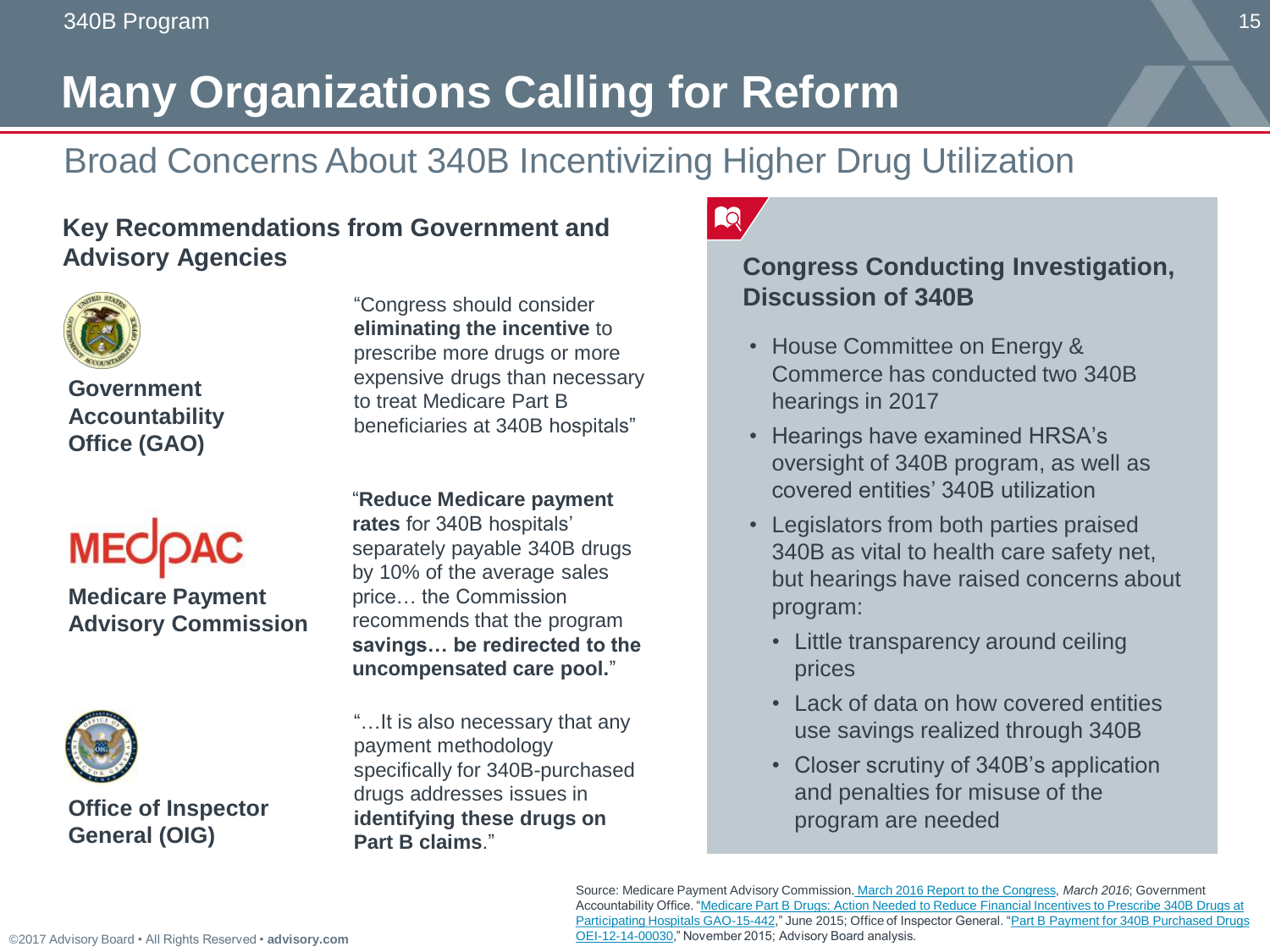# **Who is Impacted?**

### Majority of Covered Entities Should Expect Rate Cut to Apply

#### **Hospital Covered Entities Excluded from Alternative Drug Payment Methodology, and Reason for Exclusion**

| <b>Covered Entity</b><br><b>Type</b>                           | <b>Reimbursed</b><br><b>Under Different</b><br><b>Mechanism</b> | <b>Exempted from</b><br><b>CY 2018 Rate</b><br><b>Cut by CMS</b> |
|----------------------------------------------------------------|-----------------------------------------------------------------|------------------------------------------------------------------|
| Children's<br><b>Hospital</b>                                  |                                                                 |                                                                  |
| <b>PPS-Exempt</b><br><b>Cancer Hospital</b>                    |                                                                 |                                                                  |
| <b>Rural Sole</b><br><b>Community</b><br><b>Hospital (SCH)</b> |                                                                 |                                                                  |
| <b>Critical Access</b><br>Hospital (CAH) <sup>1</sup>          |                                                                 |                                                                  |
| <b>Nonexcepted</b><br>HOPD <sup>2</sup>                        |                                                                 |                                                                  |



#### **Recommended Checks**

1. Contact your CMS Regional Office to learn specifics regarding applicability of 340B cut at your facility.

2. Visit the HRSA<sup>3</sup> 340B database: <https://340bopais.hrsa.gov/>

Note that HRSA is currently recertifying all covered entities, so information in this database may be subject to change in the short term.

- 1) Critical access hospitals, which are reimbursed under 340B for "reasonable cost," not "average sales price", will not be impacted by the rate cut.
- 2) HOPDs that are reimbursed via the MPFS at 'site-neutral' rates under Section 603 of the Bipartisan Budget Act are not subject to the 340B rate cut because they are not paid through the HOPPS.
- 3) Health Resources and Services Administration, a division of the Department of Health and Human Services.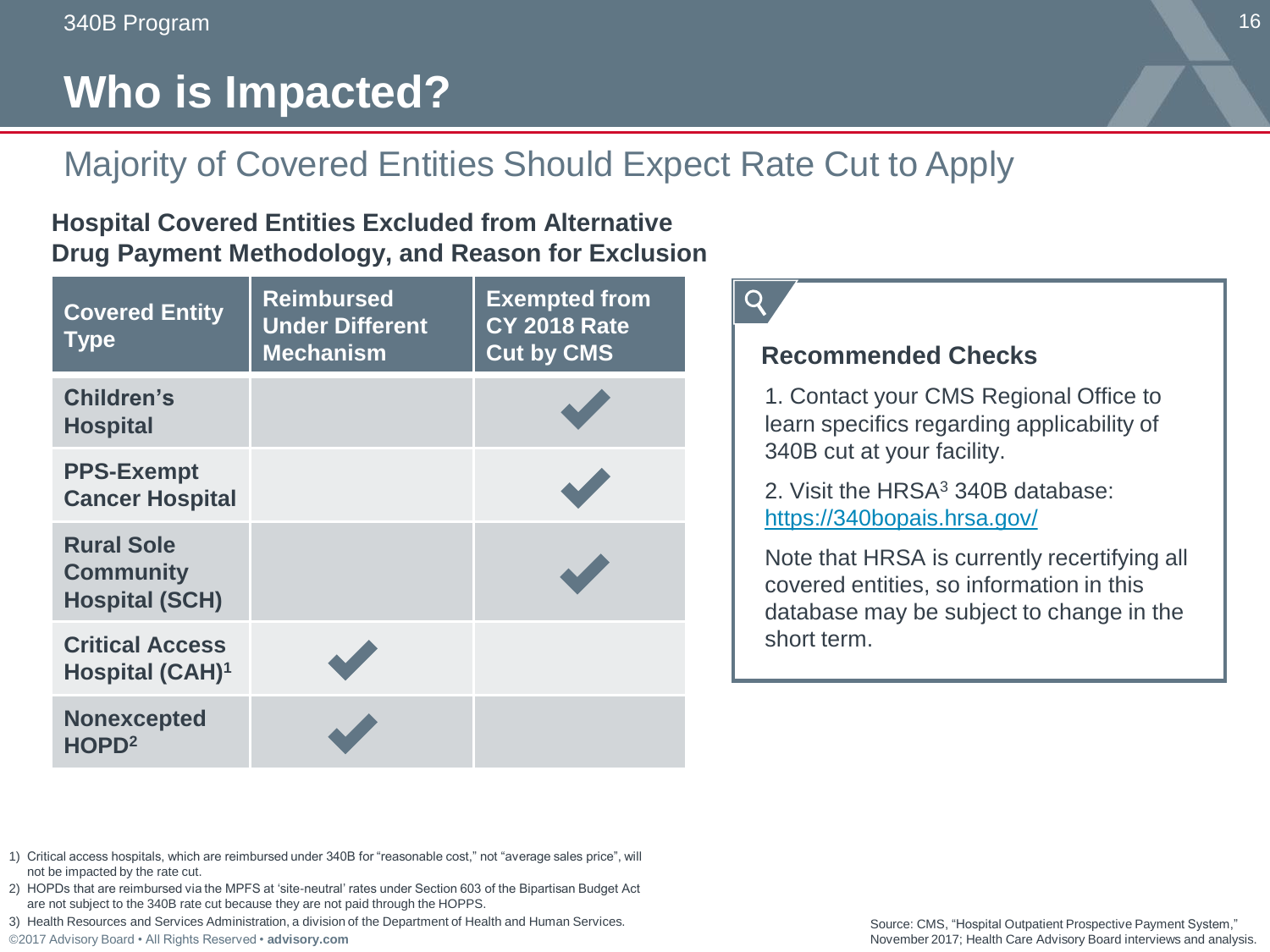# **Sweeping Cut Sets Up Winners and Losers Scenario**

### New Rate is ASP -22.5%; Savings to be Redistributed Across Hospitals



#### **CMS Starts to Track Use of Drugs Purchased With 340B Discounts**



All Part B drugs acquired with 340B discounts must be flagged on claims with one of two new modifiers:

- 'JG' for covered entities impacted by rate cut
- 'TB' for covered entities not impacted by rate cut<sup>2</sup>

**3**

2) Children's hospitals, PPS-exempt cancer hospitals, rural sole community hospitals, critical access hospitals, and nonexcepted HOPDs reimbursed under the MPFS will not be subject to the ASP minus 22.5% 340B drug payment rate in CY 2018.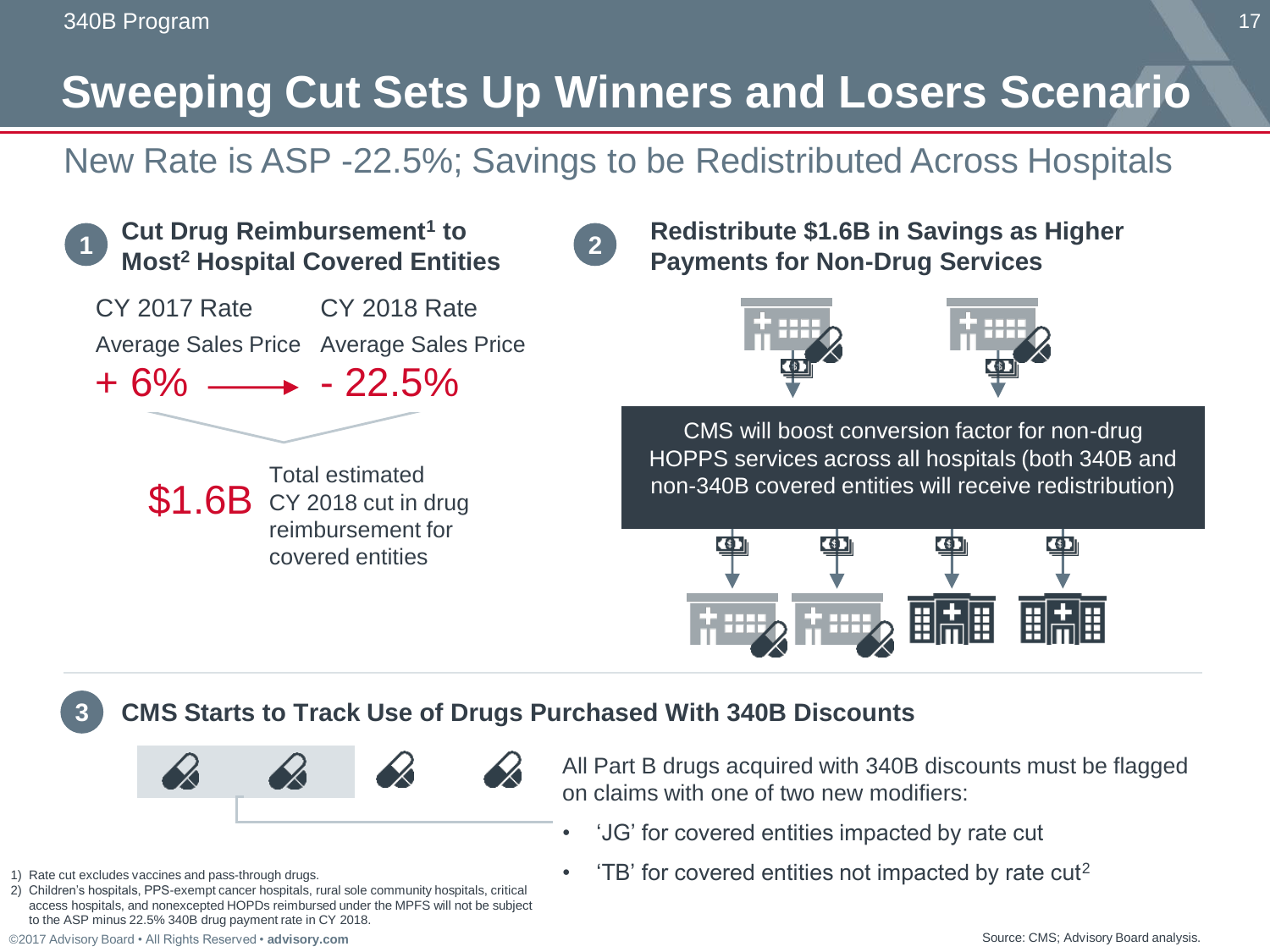# **Net Projected Impact of 340B Varies by Hospital Type**

### For-Profit Hospitals See Significant Payment Bump

### **Impact of 340B Alternative Drug Payment Methodology on CY18 Hospital Payments<sup>1</sup>**

| <b>Teaching Status</b>            | Ownership Type Manage              |
|-----------------------------------|------------------------------------|
| Non-teaching<br>$+1.3%$           | For-profit<br>$+2.7%$              |
| Minor Teaching $+0.1\%$           | Not-for-Profit<br>$-0.3%$          |
| Major Teaching -2.4%              | Government<br>$-1.6%$              |
|                                   |                                    |
|                                   |                                    |
| Urban vs. Rural                   | DSH Patient Percent <sup>3</sup> 8 |
| Rural SCH <sup>2</sup><br>$+2.6%$ | $0\%$<br>$+3.2%$                   |
| <b>Other Rural</b><br>$0.0\%$     | $0.16 - 0.23$<br>$+2.6%$           |
| $-0.2%$<br>Large Urban            | $-2.2%$<br>>0.35                   |

1) Impacts stated by CMS in Table 88 of the CY 2018 HOPPS Final Rule.

2) Rural Sole Community Hospitals, a class of hospital not subject to the 340B alternative payment methodology.

3) Disproportionate Share Hospital Patient Percent = (Medicare SSI Days / Total Medicare Days) + (Medicaid, Non-Medicare Days / Total Patient Days). Higher DSH patient percent indicates that hospital serves larger proportion of low-income patients.

©2017 Advisory Board • All Rights Reserved • **advisory.com**

Source: CMS CY 2018 HOPPS Final Rule, Table 88, available at https://www.cms.gov/Medicare/Medicare-Fee-for-Service-[Payment/HospitalOutpatientPPS/index.html; Advisory Board analysis](https://www.cms.gov/Medicare/Medicare-Fee-for-Service-Payment/HospitalOutpatientPPS/index.html)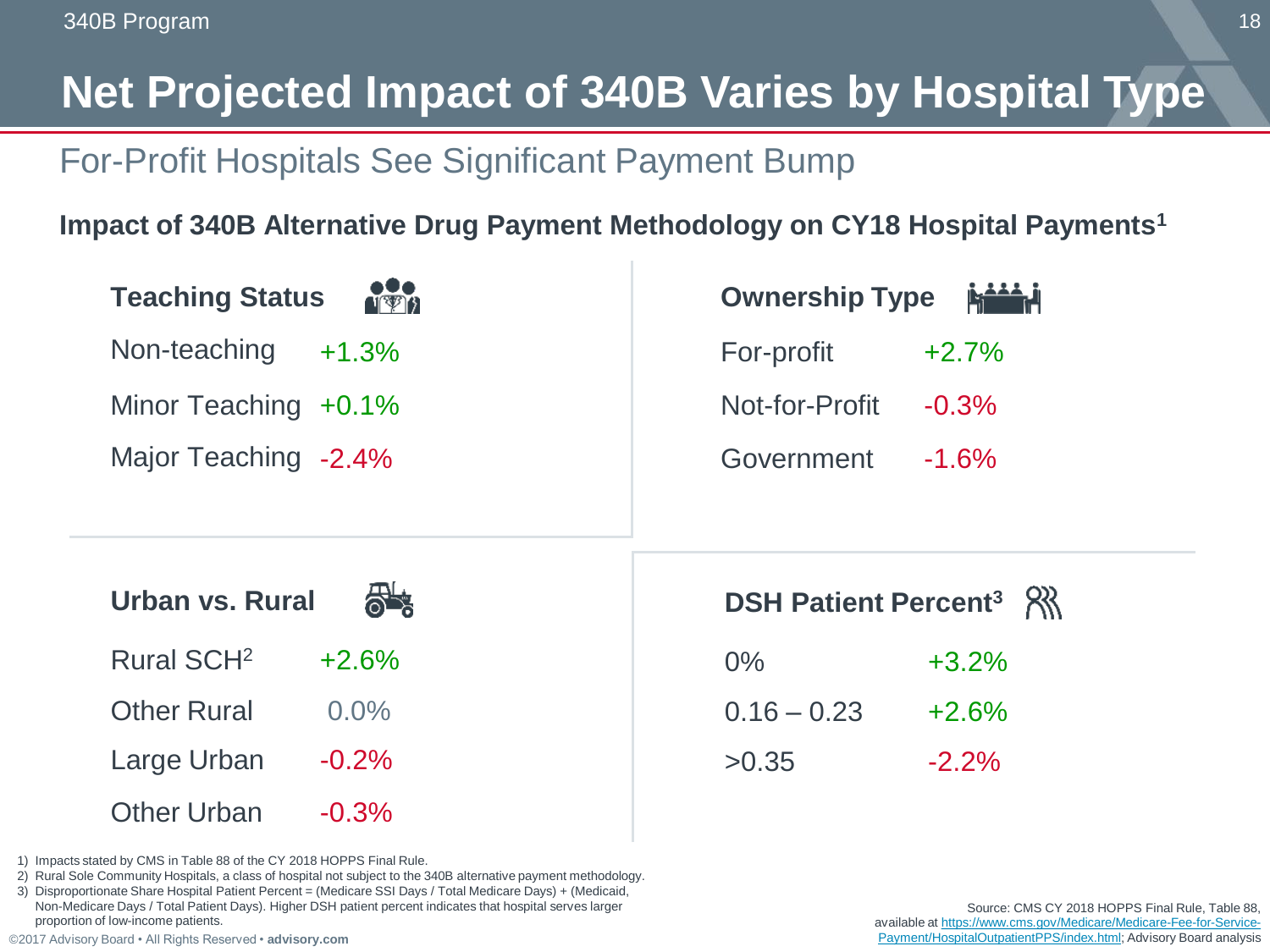# **Watch for Further Developments**

### Additional News Likely as 340B Investigations Continue in 2018



Potential for additional scrutiny aimed at 340B as HRSA, Congress, and White House continue public discussions and commentary.



Modifiers to track drugs purchased with 340B discounts will allow greater insight into drug utilization patterns under the program; could guide further modification of 340B payment methodology.



CMS has been clear that the alternative drug payment model for 340B only applies to the CY 2018 payment year. CMS is interested in altering this methodology for future years, including the drug reimbursement rate and the redistribution of 340B savings.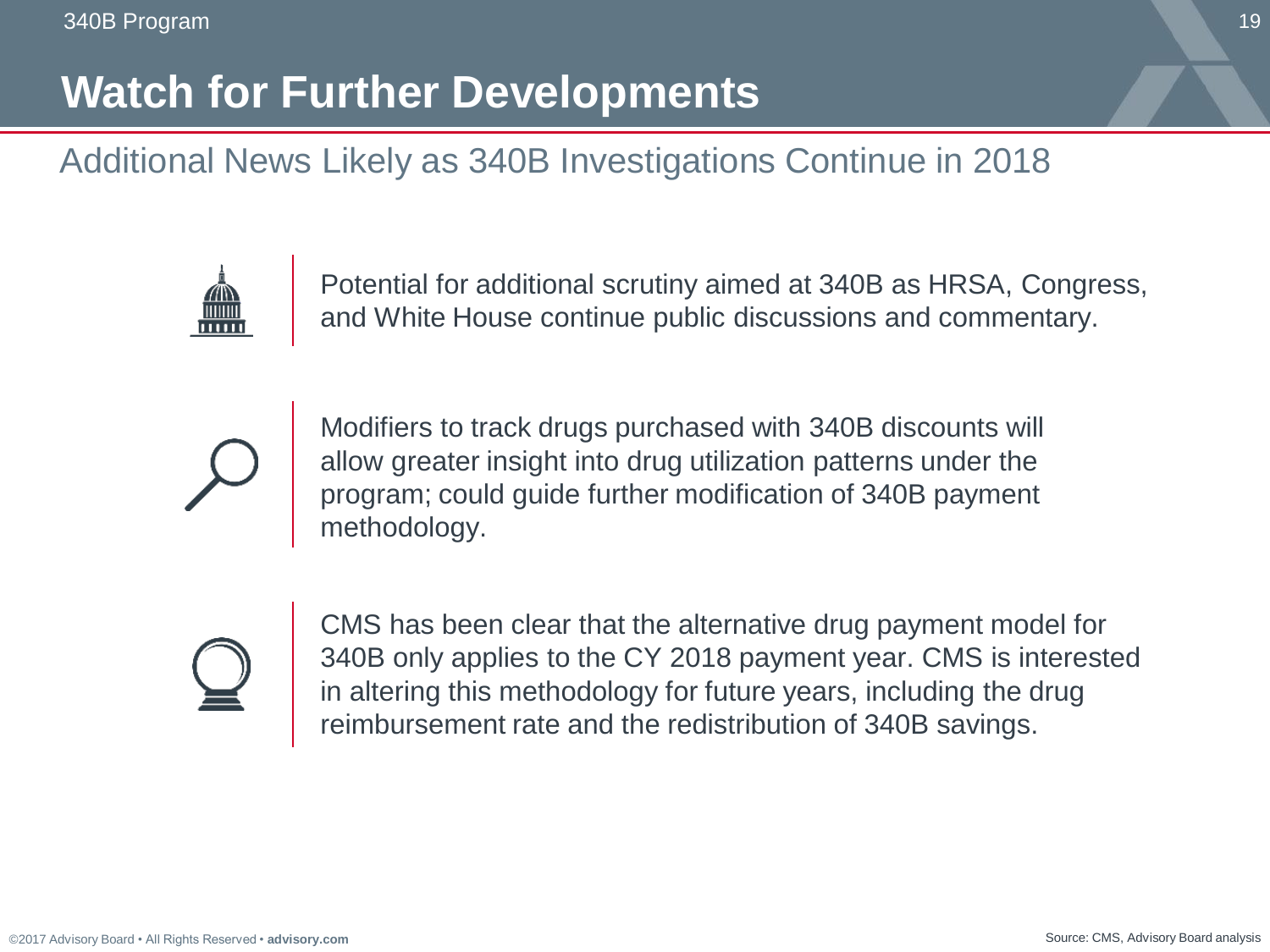# **CMS Opaque About 340B Related Reimbursement**

### Payment Mechanics, Redistribution Approach Unclear Beyond 2018

**Speculating on Potential Approaches to Payment Reduction**

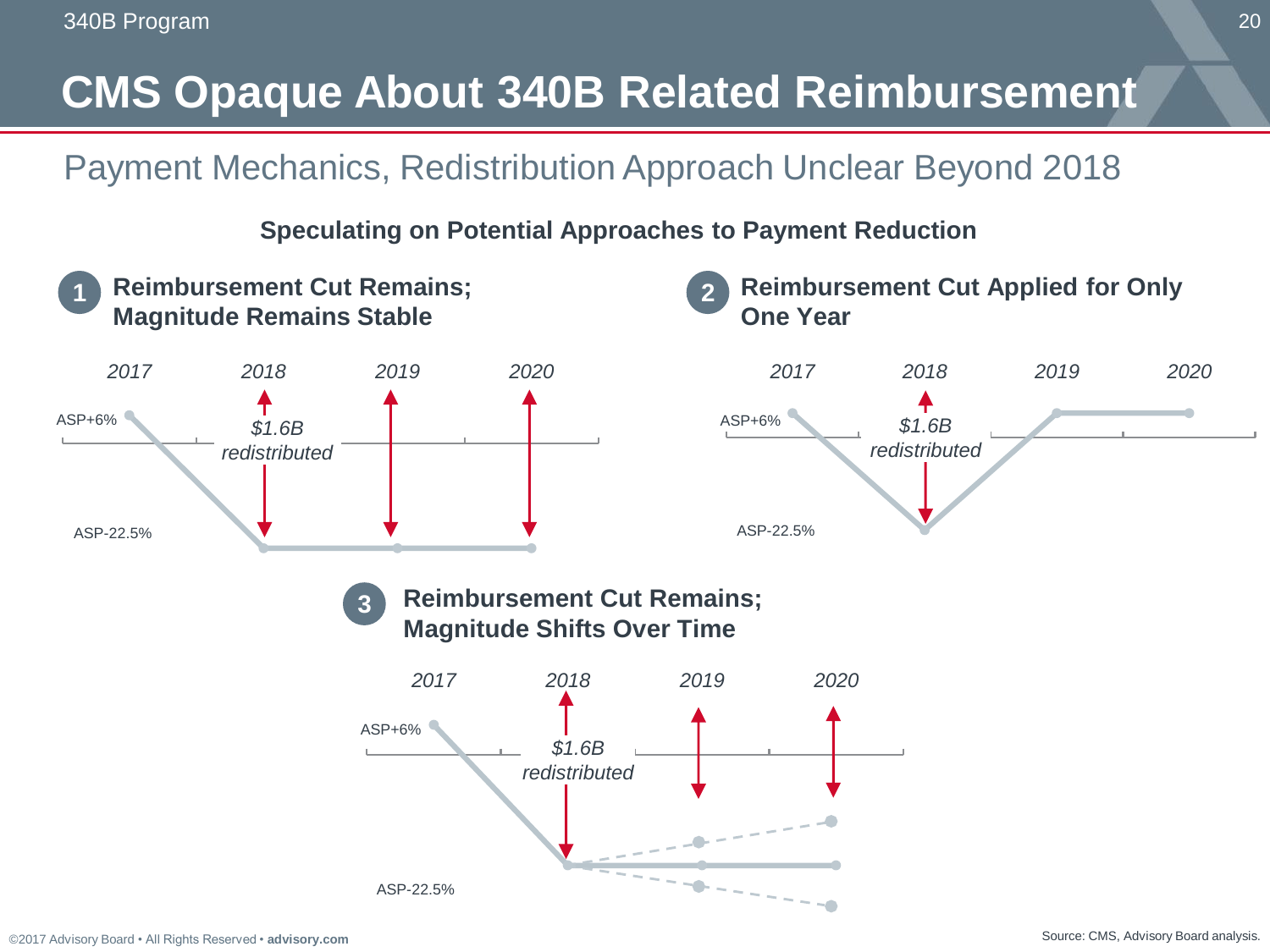# **TKA Moving Off IPO List Effective January 1, 2018**

#### **Finalized Changes for TKA**

**Covered in HOPD Effective CY 2018,**  1. **With Lower Reimbursement** 

\$10,122.22

HOPD reimbursement APC 5115

\$12,384.78

Inpatient reimbursement MS-DRG 470<sup>1</sup>

#### **Two-Year RAC Prohibition Will**  2.**Postpone 2 Midnight-Based Denials**

CMS is easing the outpatient TKA transition by prohibiting RAC patient status review for any inpatient TKA procedures for CY 2018 and CY 2019.

However, TKA cases may still be audited for other reasons (e.g., to determine medical necessity).



### **CMS Doesn't Anticipate Rapid TKA Outpatient Migration**

We **do not expect a significant volume**  of TKA cases currently being performed in the hospital inpatient setting **to shift** to the hospital outpatient setting… as providers' knowledge and experience in the delivery of hospital outpatient TKA treatment develops, there may be a greater migration of cases to the hospital outpatient setting."

*CY 2018 Final HOPPS Rule*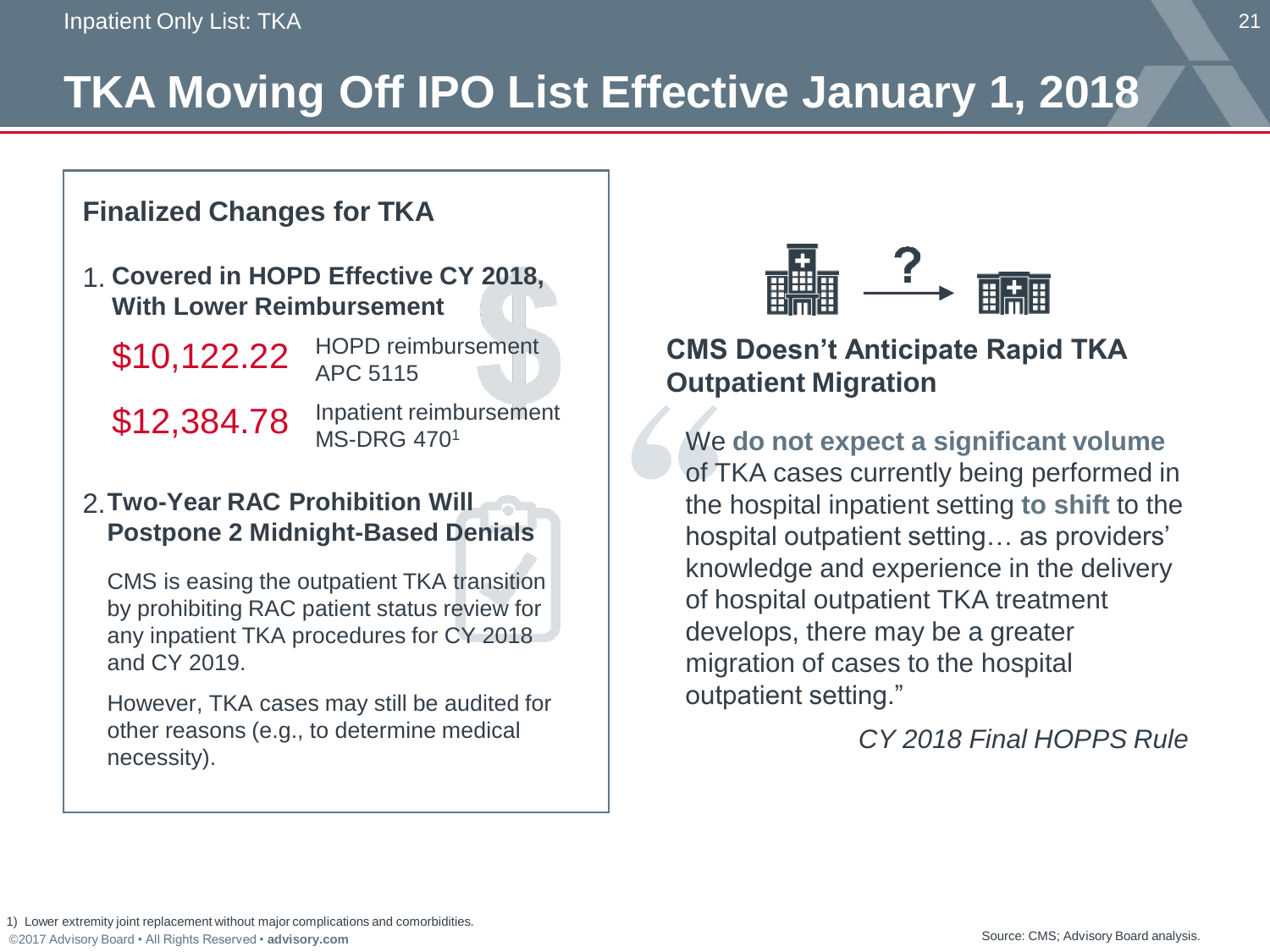# **Estimating the Magnitude of TKA Outpatient Shift**

Average percentage of Medicare TKA cases per organization that are assigned to MS-DRG 470 (lower joint replacement without major complications and comorbidities)<sup>1</sup>

# 410,503

Medicare TKA cases recorded in CMS's MEDPAR inpatient claims data for FY 2016<sup>1</sup>

48%

97%

Average percentage of Medicare TKA cases per organization that are potentially eligible to be performed in outpatient setting, per exclusion criteria listed at right $1$ 

### NΝ

**Analytical Assumptions: Outpatient TKA Exclusion Criteria Used in Our Analysis**  *(Ref: Kort et al. with modifications for ICD-10)*

- Reviewed joint replacement cases that include ICD-10 primary procedure codes for TKA (0SRD0J9, 0SRC0J9, 0SRC0JA, 0SRD0JA) but are assigned to MS-DRG 469 (indicating patient has major complications and comorbidities)
- Patient is ≥80 years old
- Patient was recorded as having one or more of the following ICD-10 dx codes: history of falling, cognitive impairment, BMI >30, ESRD, respiratory failure, heart failure, kidney failure, liver failure, diabetes

Want to learn more about TKA case shift risk for individual hospitals across the country? Download Advisory Board's [TKA Outpatient Shift Modeler Reference file.](https://www.advisory.com/research/financial-leadership-council/events/webconferences/2017/medicare-payment-update-final-rule-for-hospital-outpatient-payments-for-cy-2018)

1) Analysis of MEDPAR inpatient Medicare FFS claims from FY 2016 per six-digit Medicare CCN. Analysis reviewed cases assigned MS-DRG 469 or 470 with a TKA primary procedure code for distinct Medicare CCN. Cases with MS-DRG 470 were considered eligible to shift outpatient if the patient did not fulfil any of the exclusion criteria listed above. Please note that this is a generous analysis of eligibility, as other patient criteria not present in claims data (e.g., preference for no hospital stay; post-operative presence of a caregiver in patient's home) also impact whether a case should be performed outpatient.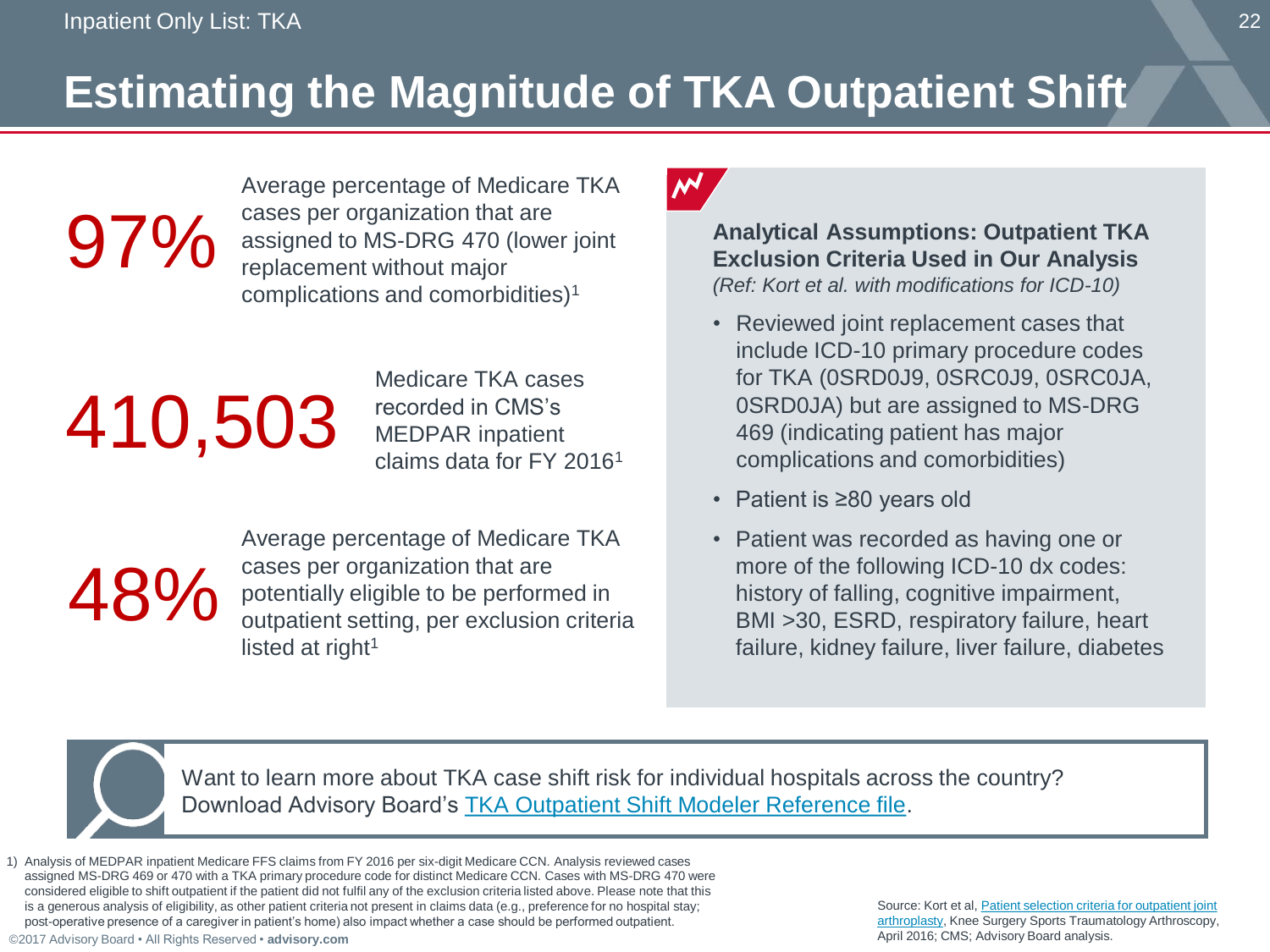# **What OP Shift Might Look Like: Lessons from PKA**

Partial Knee Arthroplasty Shifted Gradually After Removal from IPO List



#### **Volumes of PKA PKA Begins to Move Outpatient <sup>1</sup> Covered by Medicare, 2005-2016<sup>2</sup>**

794%



Increase in outpatient Medicare PKA cases, 2005-2016

Decline in inpatient Medicare PKA cases, 2005-2016

# 54%

Proportion of all Medicare PKA cases performed outpatient, 2016

 $\boldsymbol{\mathcal{N}}$ 

### **Drivers Contributing to PKA Outpatient Shift**

- Minimally invasive technology; advanced surgical techniques make outpatient procedures possible
- Cost reduction; care management efforts encourage procedure shift to lower-cost outpatient settings

1) Partial knee arthroplasty. Defined by CPT/HCPCS code 27446.

2) Volumes are total allowable Medicare physician claims from inpatient, hospital outpatient, and ASC settings, CY 2005 – 2016.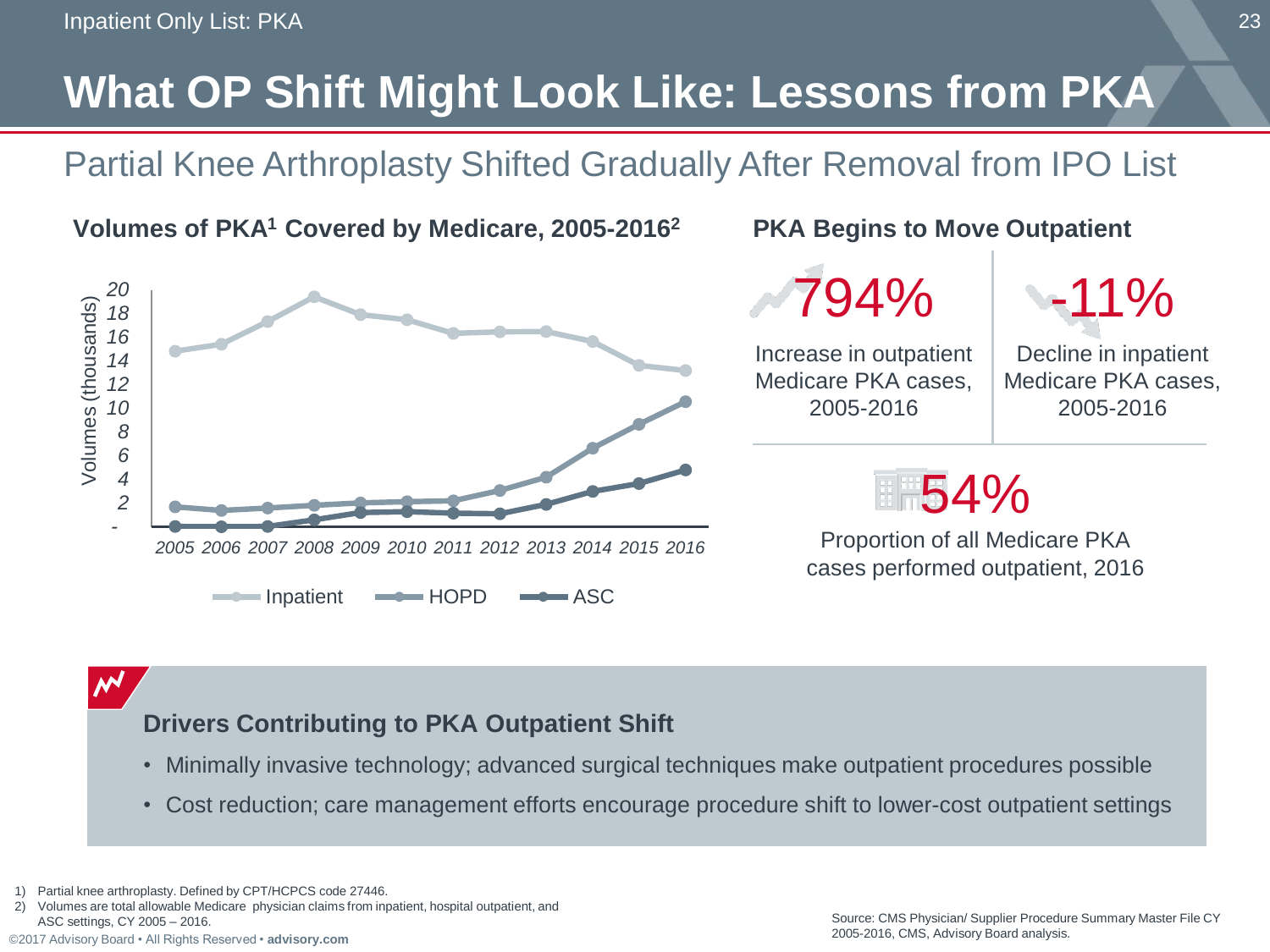# **TKA Outpatient Shift: Additional Considerations**

T

#### **Payment Rate Reduction**

**Select Implications**  18% Difference in reimbursement between the inpatient and outpatient setting<sup>1</sup>

### **Competitive Landscape**

Providers will need to strengthen physician relationships and employ consumer engagement strategies to capture outpatient TKA volumes

#### **Clinical Documentation**

Necessary to demonstrate:

- Medical appropriateness of TKA
- Appropriateness of postoperative admission following OP procedure
- Appropriateness of IP procedure

#### **CJR/BPCI Interactive Effects**

Significant shift of TKAs to the outpatient setting would effectively reduce eligible volumes for these bundled payment programs, unless CMS adjusts current program methodology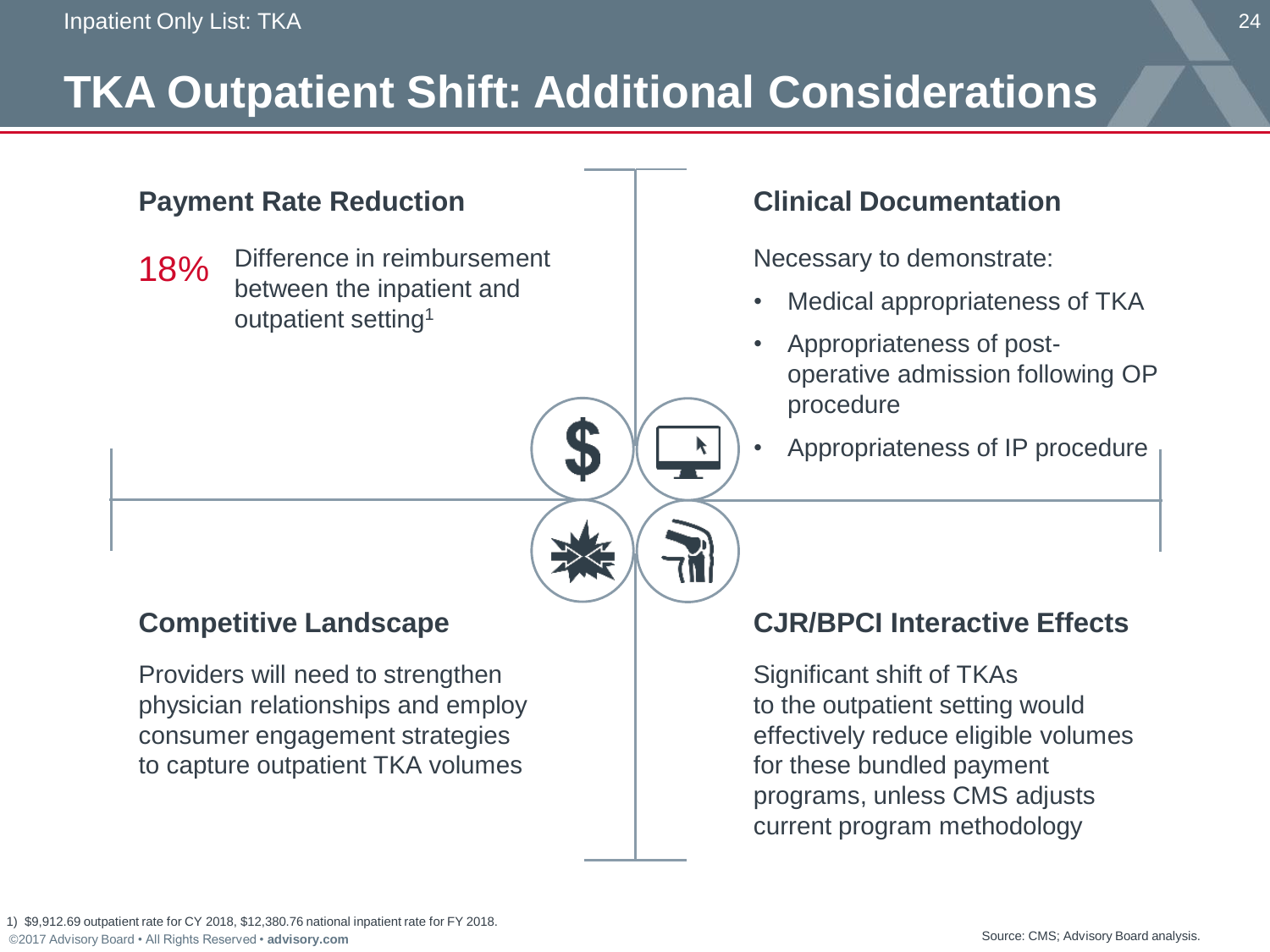# **Logical Next Steps for Hip, Knee Arthroplasty: ASCs**

### CMS Gathers Feedback on Covering THA, PHA, TKA in OP Sites

|  | <b>Arthroplasty</b><br><b>Procedure</b>                                                                                             | <b>Medicare Volumes of</b><br><b>HCPCS Code<sup>1</sup></b><br>(CY 2016) | <b>Medicare Covers</b><br>in These Sites:<br>(CY 2018) | <b>CMS Considering</b><br><b>Expanding</b><br>Coverage to: |
|--|-------------------------------------------------------------------------------------------------------------------------------------|--------------------------------------------------------------------------|--------------------------------------------------------|------------------------------------------------------------|
|  | Total Hip<br>(HCPCS 27130)                                                                                                          | 240,884                                                                  | • Inpatient                                            | • Hospital outpatient<br>• ASC                             |
|  | Partial Hip<br>(HCPCS 27125)                                                                                                        | 12,742                                                                   | • Inpatient                                            | • Hospital outpatient<br>• ASC                             |
|  | Total Knee<br>(HCPCS 27447)                                                                                                         | 467,019                                                                  | • Inpatient<br>• Hospital outpatient                   | • ASC                                                      |
|  | 1) Volume of allowed incidences of HCPCS code from Medicare's<br>Provider/Supplier Physician Summary File a 100% sample of Medicare |                                                                          |                                                        |                                                            |

©2017 Advisory Board • All Rights Reserved • **advisory.com**

FFS Part B claims.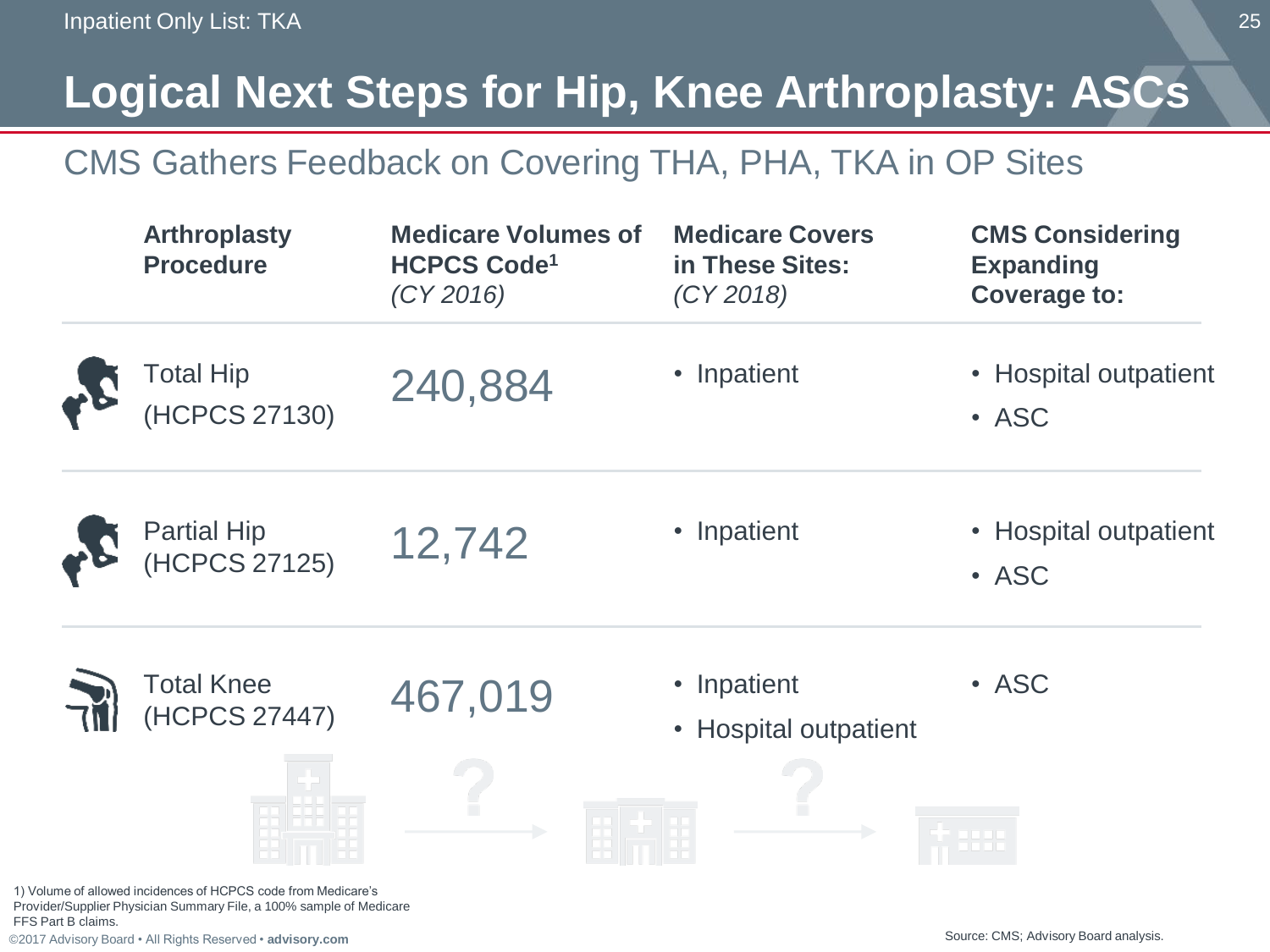# **More Than Just Total Knee Arthroplasty**

### CMS Finalizes Several Other Notable Changes to IPO List

|                             | Px Type                                                       | <b>HCPCS Code</b>                                                                        | CY 2016 Medicare<br><b>Inpatient Volumes</b> | New APC Assignment <sup>1</sup>                         |
|-----------------------------|---------------------------------------------------------------|------------------------------------------------------------------------------------------|----------------------------------------------|---------------------------------------------------------|
|                             | Joint<br>$\widehat{\pi}$<br><b>Replacement</b>                | 27447: Total knee<br>arthroplasty (TKA)                                                  | 467,019                                      | C-APC 5115<br>Level 5 MSK Procedures                    |
|                             | Laparoscopy                                                   | <b>55866: Surgical</b><br>prostatectomy                                                  | 20,087                                       | C-APC 5362                                              |
| Removed                     |                                                               | 43282: Paraesophageal<br>hernia repair <sup>2</sup>                                      | 6,321                                        | Level 2 Laparoscopy<br>& Related Services               |
| from<br><b>IPO List</b>     |                                                               | 43773: Replace adjustable<br>gastric restrictive device <sup>2</sup>                     | 22                                           | C-APC 5361<br>Level 1 Laparoscopy<br>& Related Services |
|                             |                                                               | 43772: Remove adjustable<br>gastric restrictive device <sup>2</sup>                      | 98                                           | C-APC 5303                                              |
|                             |                                                               | 43774: Remove adjustable<br>gastric restrictive device<br>and subcomponents <sup>2</sup> | 2,130                                        | Level 3 Upper GI Procedures                             |
| Added to<br><b>IPO List</b> | <b>Percutaneous</b><br>侨<br>transluminal<br>revascularization | 92941: PTCR during<br>acute myocardial<br>infarction <sup>2</sup>                        | 43,629                                       | <b>NA</b>                                               |

1) Procedures leaving the inpatient only list are eligible for reimbursement in the outpatient setting.Clinically appropriate procedures are still performed and reimbursed in the inpatient setting. For the full inpatient only list, see [CY 2018 HOPPS Final Rule Addendum E](https://www.cms.gov/Medicare/Medicare-Fee-for-Service-Payment/HospitalOutpatientPPS/Hospital-Outpatient-Regulations-and-Notices-Items/CMS-1678-FC.html?DLPage=1&DLEntries=10&DLSort=2&DLSortDir=descending).

2) Addition/ removal of procedure not discussed in Proposed Rule but finalized in Final Rule.

©2017 Advisory Board • All Rights Reserved • **advisory.com**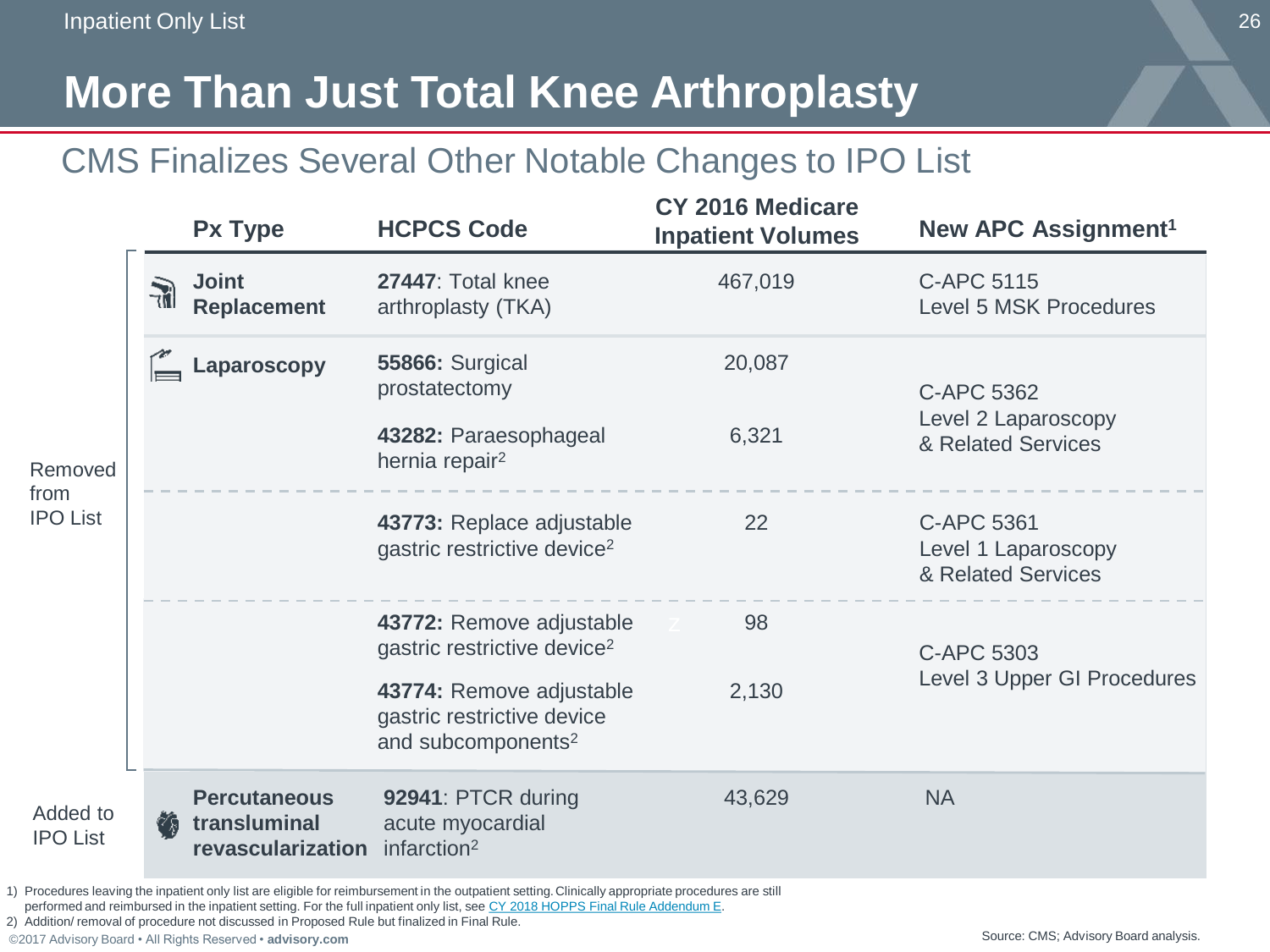# **Site Payment Differential Draws National Attention**

#### **MedPAC Notices Significant Payment Differential for Certain Services**



# 140%

Percent more that Medicare paid for a level II echocardiogram when performed in HOPD<sup>1</sup> rather than physician's office, 2012



#### **Patients Confused, Angry About Facility Fees**

**Reader responses** to February 2015 *New York Times* article, "When Hospitals Buy Doctor's Offices, Patient Fees Soar":

When [my doctor] called me after the procedure and told me I had to pay a facility fee […] I said: **'You mean I have to pay separately for the building?!'**"

*Robert, Cincinnati*

**"Isn't there a regulation or two against this sort of thing?** Doctors and hospitals have found too many ways to squeeze money out of patients and insurance companies."

*Henry, New York* 



Source: ["Report to Congress: Medicare Payment Policy](http://www.medpac.gov/documents/reports/mar14_entirereport.pdf?sfvrsn=0)," *Medicare Payment Advisory Council*[, 14 Mar. 2014; Sanger-Katz, M, "When Hospitals Buy Doctor's Offices,](http://www.nytimes.com/2015/02/07/upshot/medicare-proposal-would-even-out-doctors-pay.html?abt=0002&abg=1) Patient Fees Soar," *The New York Times*, 6 Feb. 2015; Advisory Board analysis.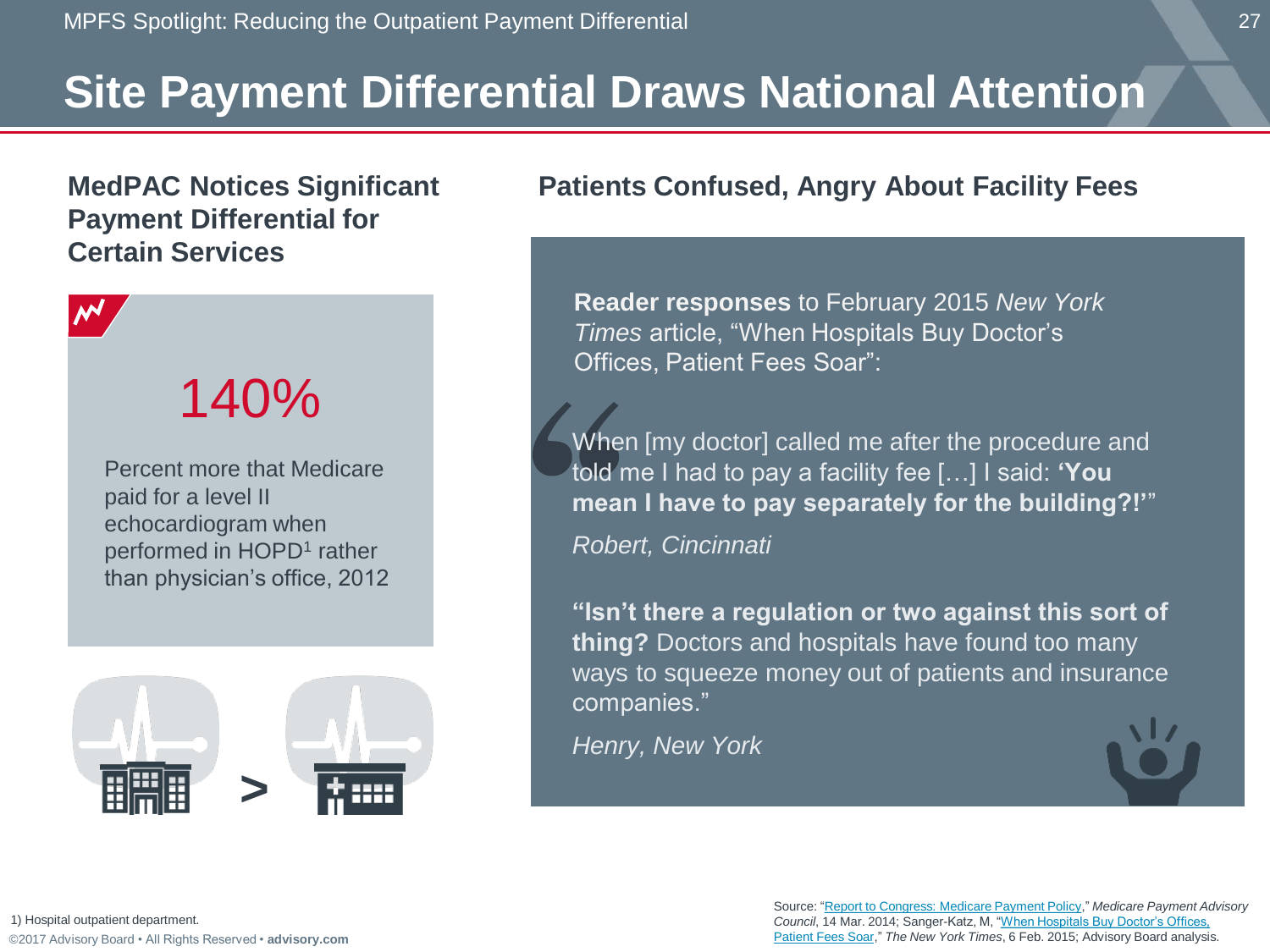### **Current Approach Toward Site-Neutral Payments**

### CMS Has Not Provided List of Provider-Based Departments Affected

**Who is impacted?** Select off-campus<sup>1</sup> hospital outpatient departments that were not furnishing services billable under the HOPPS prior to November 2, 2015.<sup>2</sup>

**How will the affected outpatient departments be paid?**

Affected provider-based departments are no longer permitted to bill under the HOPPS. Instead, affected providers bill the CMS-1500 institutional claim with new modifier 'PN' and are reimbursed through a site-specific MPFS<sup>3</sup> technical component payment.



**When did it begin?** January 1, 2017 for all affected provider-based departments.

1) 'Off-campus' defined as >250 yards from main hospital building.

2) Facilities that were mid-build on November 2, 2015 are counted as new facilities, and are subject to site-neutral payments.

3) Medicare Physician Fee Schedule.

©2017 Advisory Board • All Rights Reserved • **advisory.com**

**What is the impact? Individual sites**: Payments for non-excepted services reimbursed at 50% of HOPPS rates ("PFS<sup>3</sup> relativity adjustor" of 50%).

> **Nationally:** Site-neutral payments anticipated to reduce total Medicare Part B payments by \$50 million in CY 2017.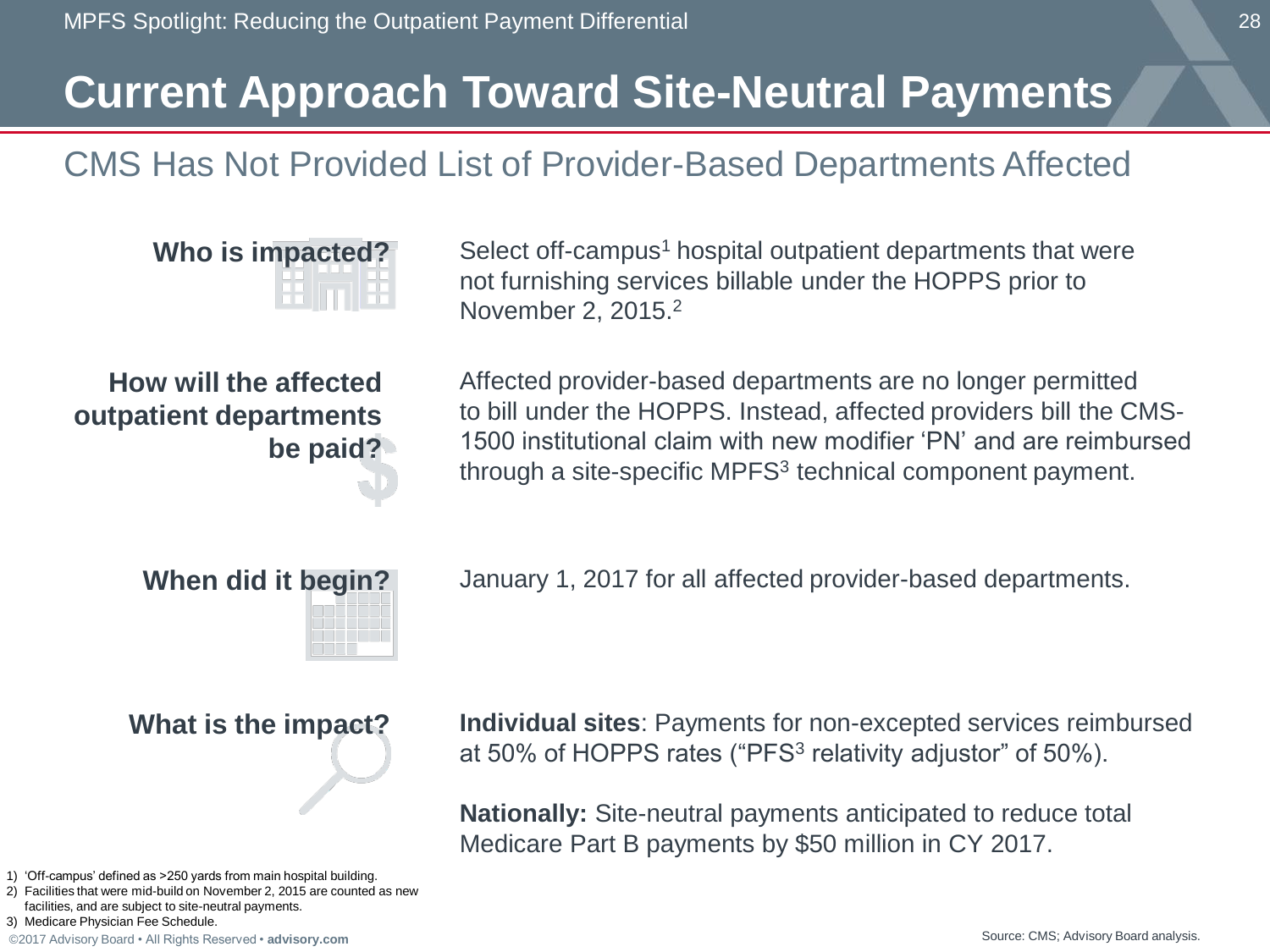### **Sizable Rate Cuts for a Subset of HOPDs**

### CMS Reduces Payments from 50% to 40% of HOPPS rate

#### **Assessing the HOPPS vs. MPFS Payment Differential to Set Non-Excepted HOPD Rates**

- **For CY 2017**, CMS analyzed payment differential between MPFS and HOPPS for 22 highest-volume offcampus hospital outpatient HCPCS codes using **9 months of claims** from CY 2016:
- CMS found MPFS reimbursement was lower: weighted average MPFS rate = 45% of HOPPS rate
- CMS set CY 2017 MPFS rate for non-excepted HOPDs at **50% of HOPPS rate**
- **For CY 2018**, CMS analyzed payment differential between MPFS and HOPPS for 22 highest-volume offcampus hospital outpatient HCPCS codes using **full year of claims** from CY 2016:
- CMS found MPFS reimbursement was lower: weighted average MPFS rate = 35% of HOPPS rate
- CMS set CY 2018 MPFS rate for non-excepted HOPDs at **40% of the HOPPS rate** (reducing CY 2017 rate by 20%)



©2017 Advisory Board • All Rights Reserved • **advisory.com**

<sup>1)</sup> HOPPS and MPFS relativity determined by CMS, using 22 highest-volume off-campus HOPD HCPCS codes.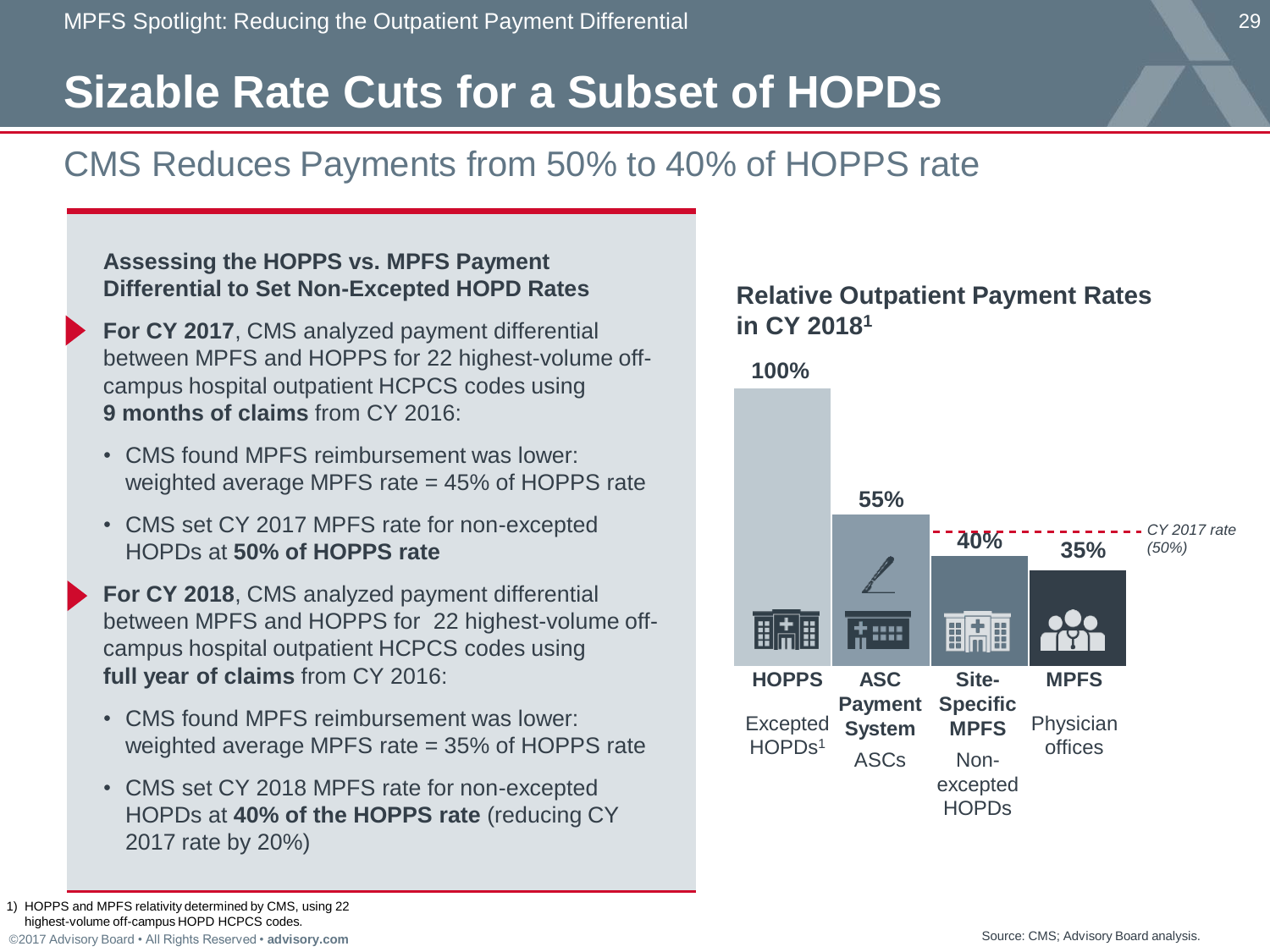# **CMS Seeking Greater Cost Efficiency**

### Clear Commitment to Steerage Towards Low-Cost Care Settings



#### **Site Neutral Payments Here to Stay**

"We believe that, by removing the financial incentive for hospitals to purchase freestanding facilities, we allow market forces to determine the appropriate number and distribution of hospital PBDs and physician offices."

*- CY 2018 HOPPS Final Rule* 



### **Interest in ASCs as a Lower-Cost Setting**

"[We] share the commenters' concern that the disparity in payments between the OPPS and ASC payment systems may affect migration from the HOPD setting to the less costly ASC setting…

We believe it would be appropriate to remove payment disincentives to facilitate this choice."

*- CY 2018 HOPPS Final Rule*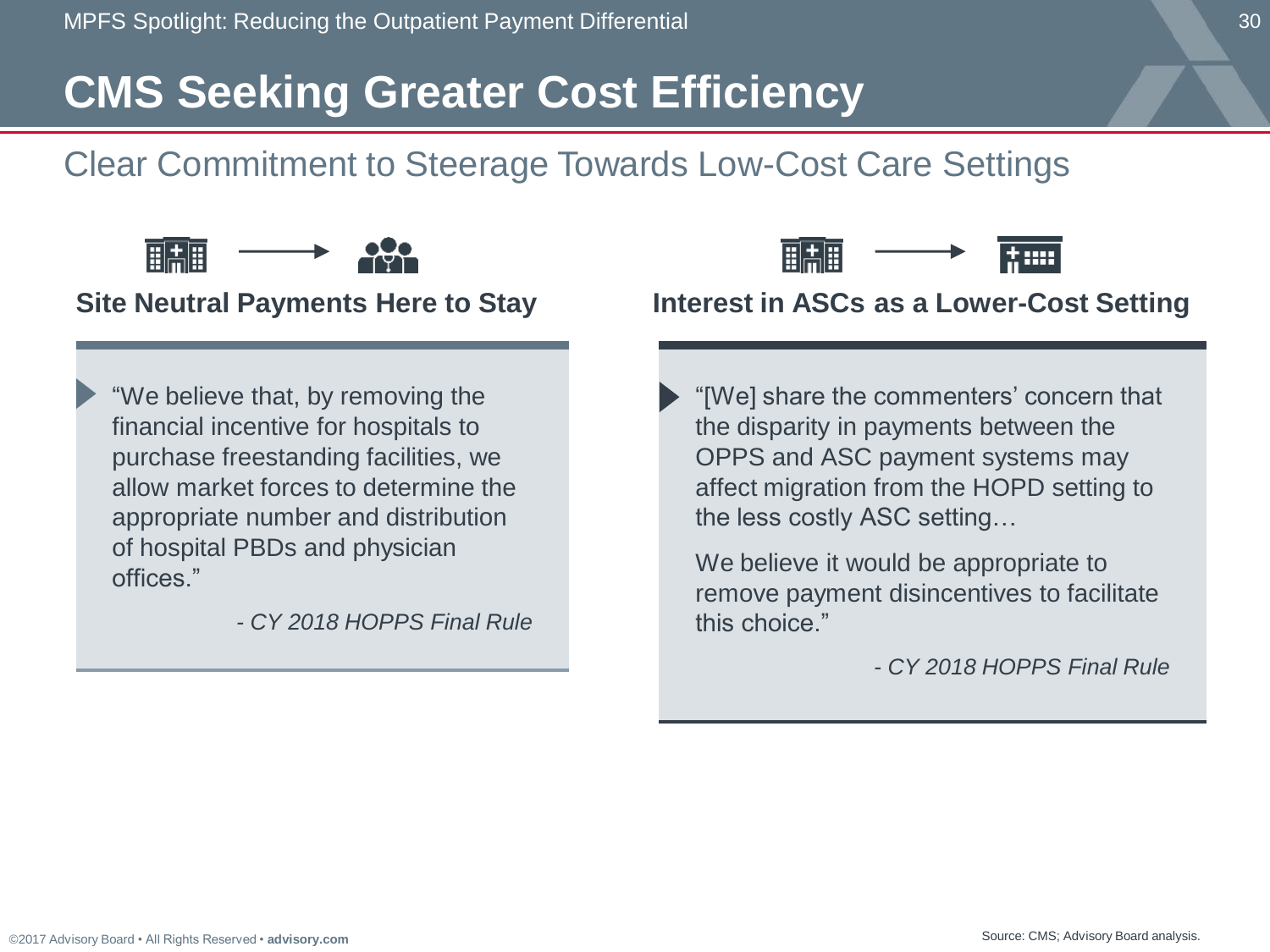# **Conditional Packaging and C-APC Recap**

| Category                                                          | <b>Conditional Packaging Policy</b><br>(Ancillary Services)                                                                                                                     | <b>Comprehensive APCs</b><br>(C-APCs)                                                                                                                             |  |
|-------------------------------------------------------------------|---------------------------------------------------------------------------------------------------------------------------------------------------------------------------------|-------------------------------------------------------------------------------------------------------------------------------------------------------------------|--|
| What is the purpose of<br>the policy?                             | Packaging payments for low-cost<br>ancillary services when appearing on the same<br>claim as a primary service <sup>1</sup>                                                     | Packaging all payments for services<br>adjunctive or supportive to most costly<br>(mainly device dependent) procedures                                            |  |
| Which procedures or<br>services are "triggers"?                   | Pre-identified HCPCS codes for ancillary<br>procedures and services                                                                                                             | 2,329 pre-identified HCPCS codes covered by<br>62 C-APCs. <sup>2</sup>                                                                                            |  |
| Coding<br><b>Indicator</b>                                        | Eligible ancillary service HCPCS codes<br>Tagged with status indicator Q1, Q2, or Q4                                                                                            | Primary procedure HCPCS codes<br>to receive status indicator "J1" or "J2" <sup>3</sup>                                                                            |  |
| <b>Higher payment for</b><br>complex combinations<br>of services? | No additional payments                                                                                                                                                          | Yes, if CMS predetermines that<br>combination of procedures<br>is costly/complex                                                                                  |  |
| <b>Summary of</b><br><b>Payment Approach</b>                      | 1. If primary service is performed,<br>ancillary services packaged<br>(effectively ignored for payment)<br>2. If no primary service performed,<br>ancillary services reimbursed | 1. If no complexity adjustment:<br>single payment based on<br>C-APC of primary procedure<br>2. With complexity adjustment:<br>If procedure combination is costly, |  |
|                                                                   | separately (not packaged);<br>Services receive status indicator "S", not "Q"                                                                                                    | promote to clinically similar, higher<br>C-APC for greater single payment                                                                                         |  |

1) Psychiatric-related, counseling-related, and low-cost drug administration services exempt from packaging in 2017.

2) For a complete list of procedures covered by the conditional packaging and Comprehensive APC policies, please download the [addenda to the CY 2018 HOPPS Final Rule.](https://www.cms.gov/apps/ama/license.asp?file=/Medicare/Medicare-Fee-for-Service-Payment/HospitalOutpatientPPS/Downloads/CMS-1678-FC-2018-OPPS-FR-Addenda.zip) 

3) J1' HCPCS: primary services that trigger a comprehensive payment bundle. 'J2' HCPCS: services that, when provided in combination with one another, trigger a comprehensive payment bundle.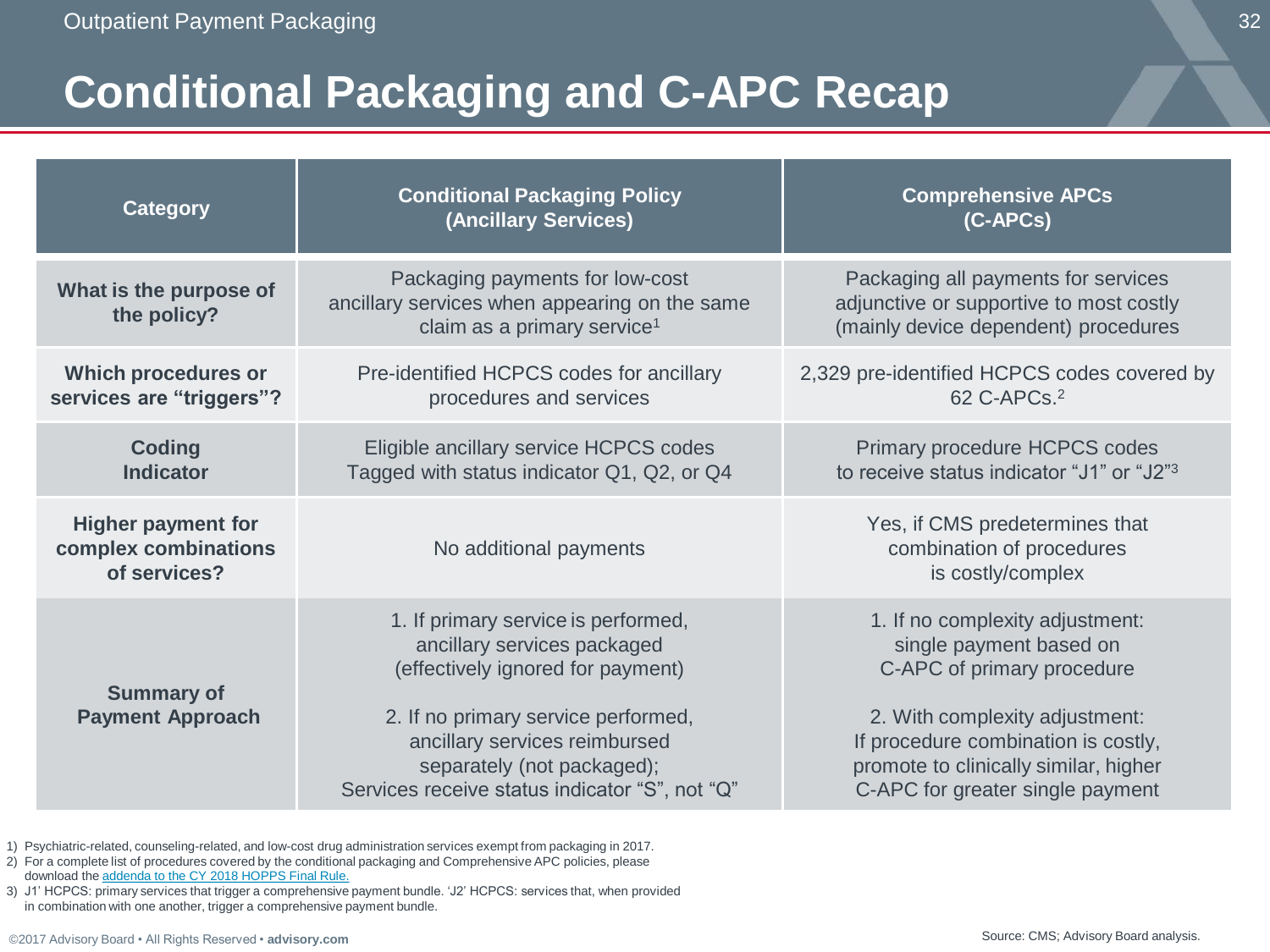# **CMS Makes Lab Reimbursement, Packaging Changes**

### **Drug Packaging**

#### *Expansion of Packaging, Including to Drug Administration Services, in CY 2018*

- Increase drug packaging threshold from \$110 (CY 2017 threshold) to \$120 in CY 2018.
- Package Level I and Level II Drug Administration HCPCS codes (those in APCs 5691 and 5692) when these codes appear on claims with another separately payable service.<sup>1</sup>

#### *Possible Packaging of Drug Administration Addon Codes in Future Years*

CMS asked for public feedback about whether it should proposed packaging payment for drug addon codes in future years.

Comments were largely in opposition. One commenter suggested that CMS develop a drug administration C-APC as an alternate payment mechanism.

### **Lab Payment Policy: Revision of Date of Service Policy for Certain Tests**

Starting CY 2018, ADLTs<sup>2</sup> and molecular pathology tests ordered within 14 days of a hospital outpatient facility discharge are billable by lab, not hospital, if test meets certain criteria.<sup>3</sup>

<sup>1)</sup> Vaccine administration excepted from packaging.

<sup>2)</sup> Advanced diagnostic lab test, a clinical diagnostic laboratory test covered under Medicare Part B performed by a single laboratory.

<sup>3)</sup> Test must fulfill the following requirements: a) test was performed following the hospital outpatient's discharge from HOPD; b) specimen was collected from hospital outpatient during HOPD encounter; c) it was medically appropriate to have collected the sample during the hospital outpatient encounter; d) results of the test do not guide treatment provided during HOPD encounter; e) test was reasonable and medically necessary.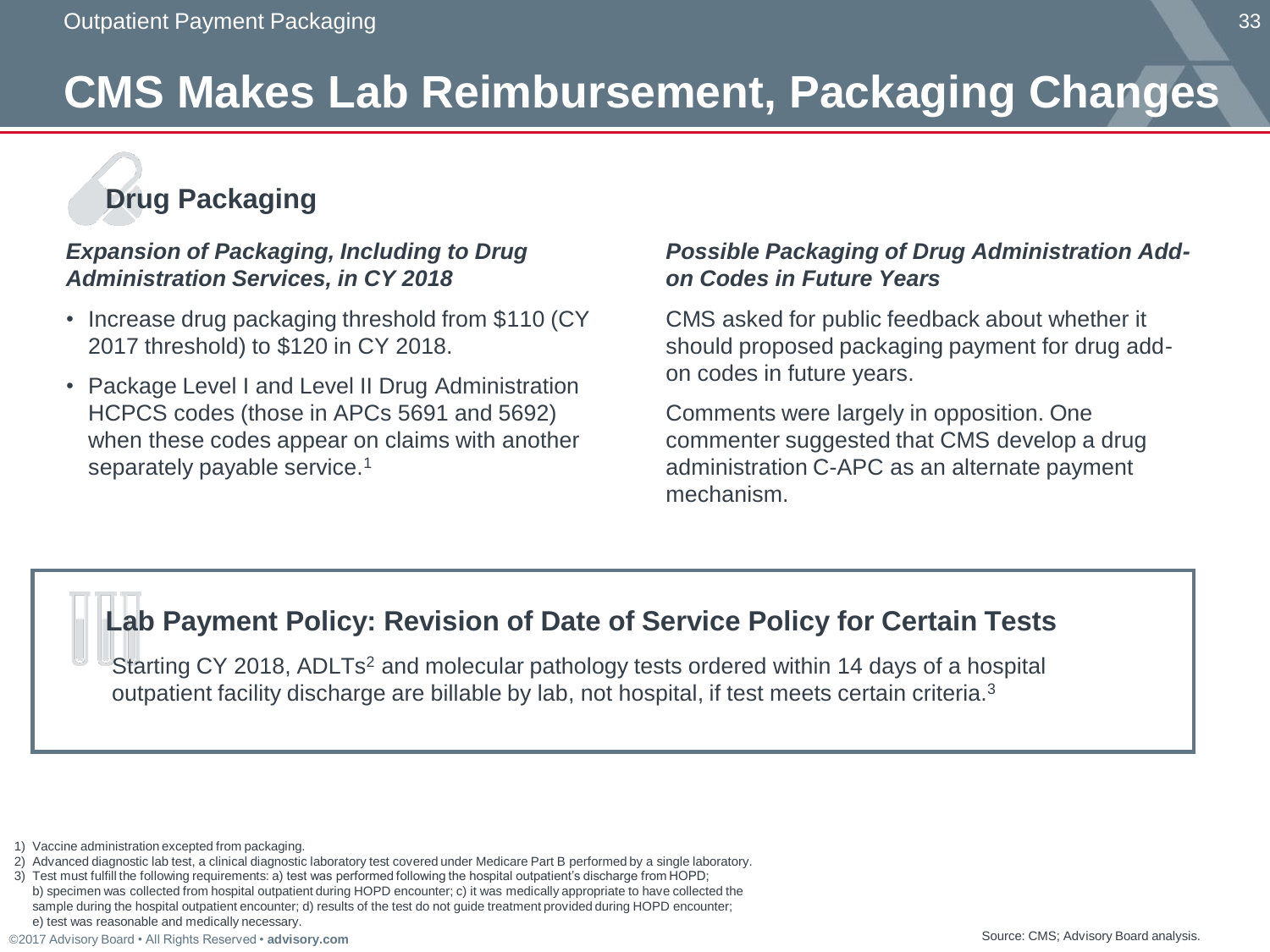# **Whittling Down List of HOPD Quality Measures**

### CMS Seeks to Reduce Reporting Burden for Providers



#### **OQR<sup>1</sup> Payment Determination Measures, By Calendar Year (Finalized)**



2.0% CMS continuing the 2.0% rate cut for<br>facilities that fail to report quality data



### **Summary of Changes to OQR**

#### **Measures to be Removed in CY 2020:**

- *OP-21* Medium time to pain management for long bone fracture
- *OP-26* Outpatient volume data on certain surgical procedures
- *OP-1* Medium time to fibrinolysis
- *OP-4* Aspirin on arrival
- *OP-20* Door-to-door diagnostic evaluation by qualified medical professional
- *OP-25* Safe surgery checklist

#### **Measures Delayed (until further notice):**

- *OP-37(a-e)* Patient Experience measures a. About Facilities and Staff
	-
	- b. Communication About Procedure
	- c. Preparation for Discharge and Recovery
	- d. Overall Rating of Facility
	- e. Recommendation of Facility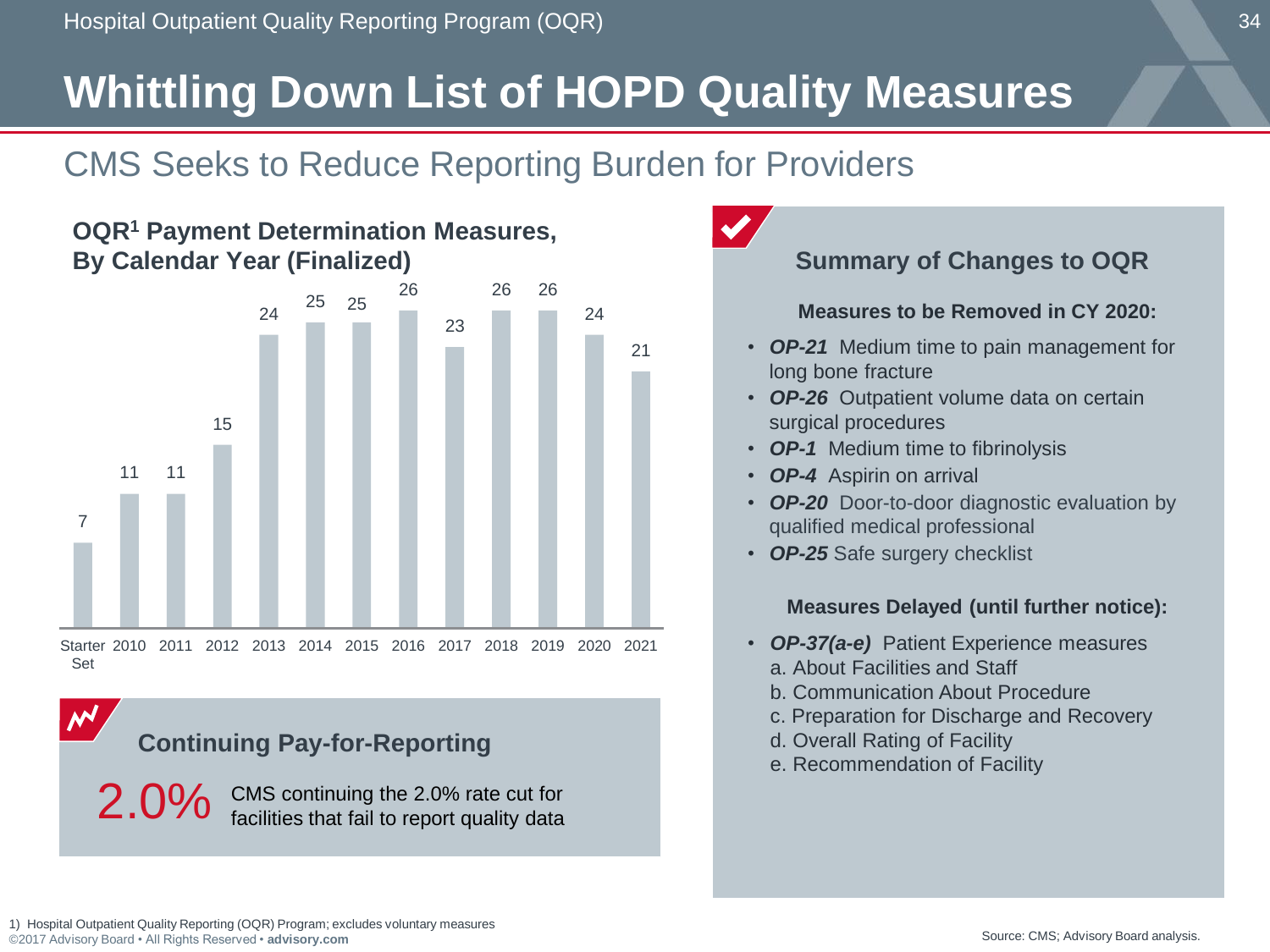35

Key Provisions of the CY 2018 Hospital Outpatient Final Rule

2

1

3

Key Provisions of the CY 2018 Ambulatory Surgical Center Final Rule

Related Tools and Analytics; Q&A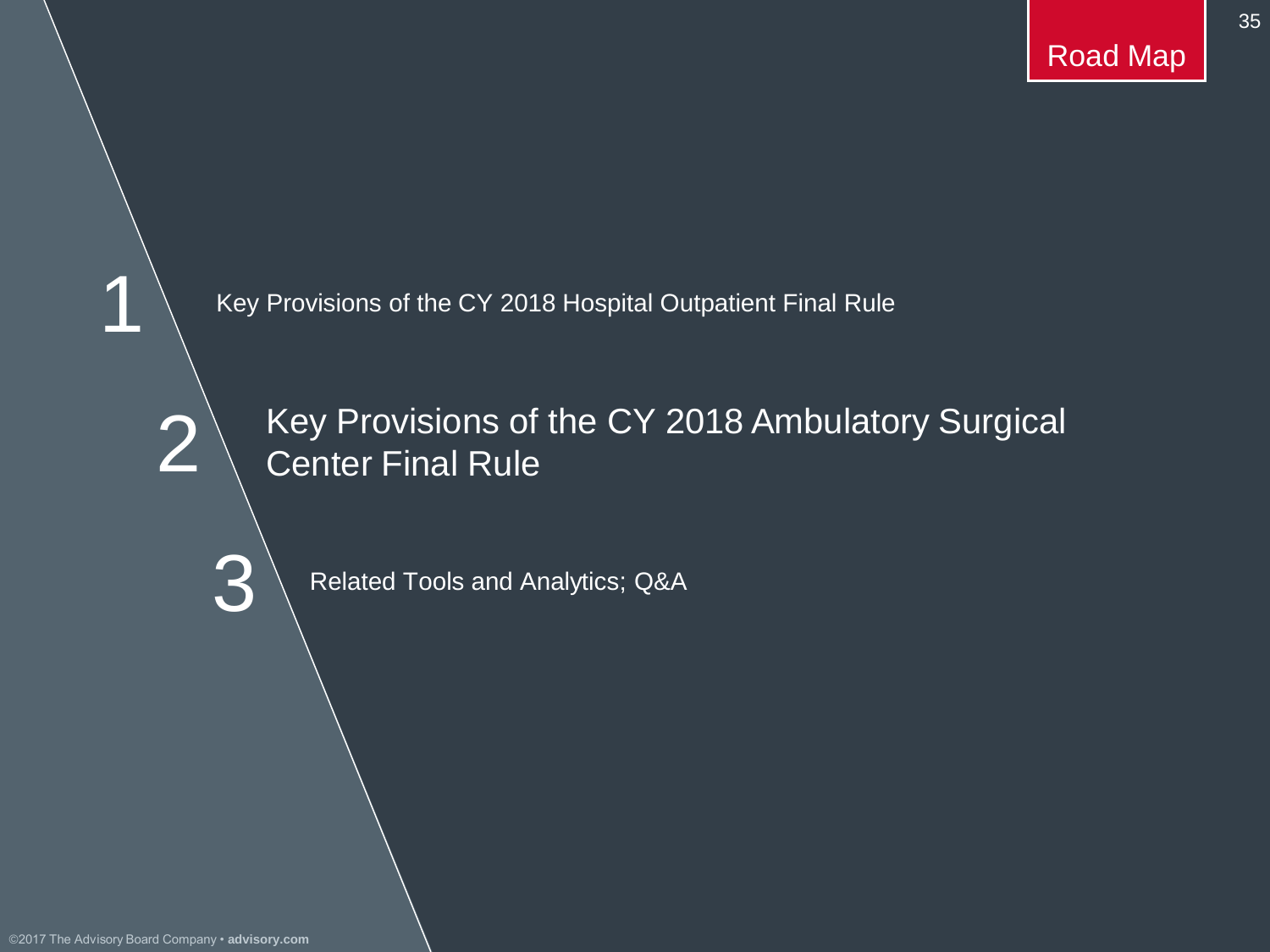# **ASC Volumes Continue to Grow**

### Lower Cost Efficient Surgical Care Gives ASCs Market Advantage



Average number of new Medicare-certified ASCs each year, 2010-2015



Increase in total Medicare payments to ASCs between 2014-2015



#### Notable ASC Trends **Spotlight on the ASC-HOPD Price Differential**

56%

ASCs are reimbursed at 56% of the HOPPS rate per service in CY 2017. The differential between HOPPS and ASC payment is 14% greater than in 2008.<sup>1</sup>

 $\mathsf{Q}$ 

**Regulation Watch: H.R.1838,** Ambulatory Surgical Center Quality and Access Act of 2017

Introduced to the House of Representatives in March 2017. Resolution aims to shore up ASC payments in three main ways:

- 1) Require that ASCs and HOPDs receive equivalent payment rate adjustments each year
- 2) Allow publicly available side-by-side quality reporting of ASCs and HOPDs in the same geographical area
- 3) Require DHHS to explain reasoning when excluding procedures from ASC Covered Procedures List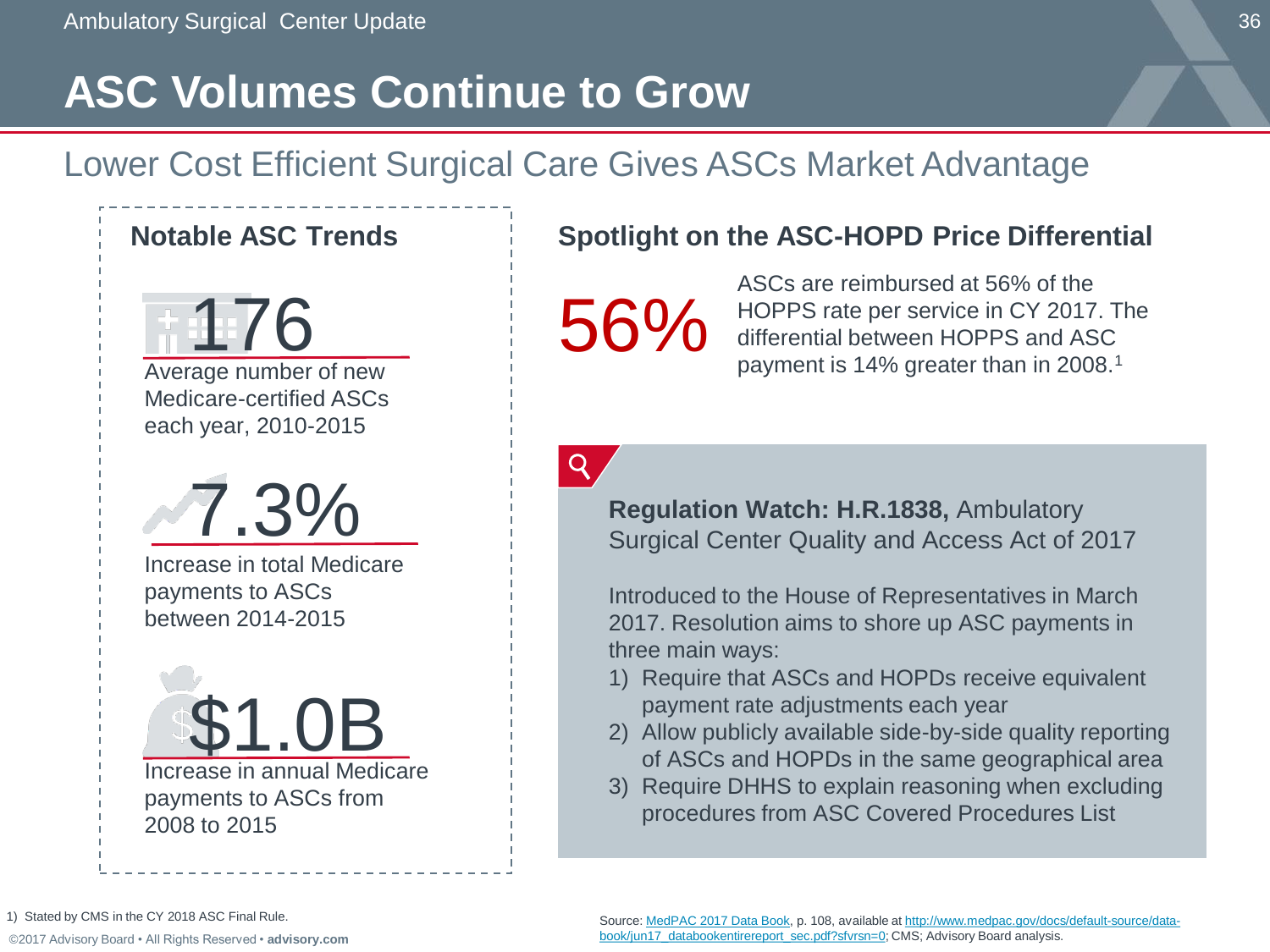# **Modest Payment Rate Increase for ASCs in CY18**

### Update Smaller Than Proposed



#### **Final Payment Updates**

- ASC payment rates will increase by 1.2% for CY 2018. Comprises 1.7% Consumer Price Index for urban consumers (CPI-U) and multifactor productivity adjustment of -0.5%
- Final CY 2018 ASC conversion factor: \$45.575
- Total ASC payments for CY 2018 will increase by \$130M as compared to CY 2017
- CMS sought comments on potential payment reform for ASCs, including whether/how to update the rate factor and whether /how ASCs should submit cost data. Expect more discussion in future Rules



#### **Quality Reporting**

- 2% penalty for failure to report quality data continues for CY 2018
- 3 ASCQR measures will be removed for CY 2019 payment determination
- 2 new measures added for CY 2021, focusing on hospital visits after ASC procedures
- As previously finalized, 11 measures mandatory for reporting for CY 2018 payment determination



#### **ASC Covered Procedures**

- Adding three procedures to ASC Covered Procedures List for CY 2018: total disc arthroplasty procedures (HCPCS 22856 and 22858) and laparoscopy procedure (HCPCS 58572)
- CMS sought comment on possible inclusion of total knee replacement, total and partial hip replacement on ASC Covered Procedures List in future years. Expect more discussion in future Rules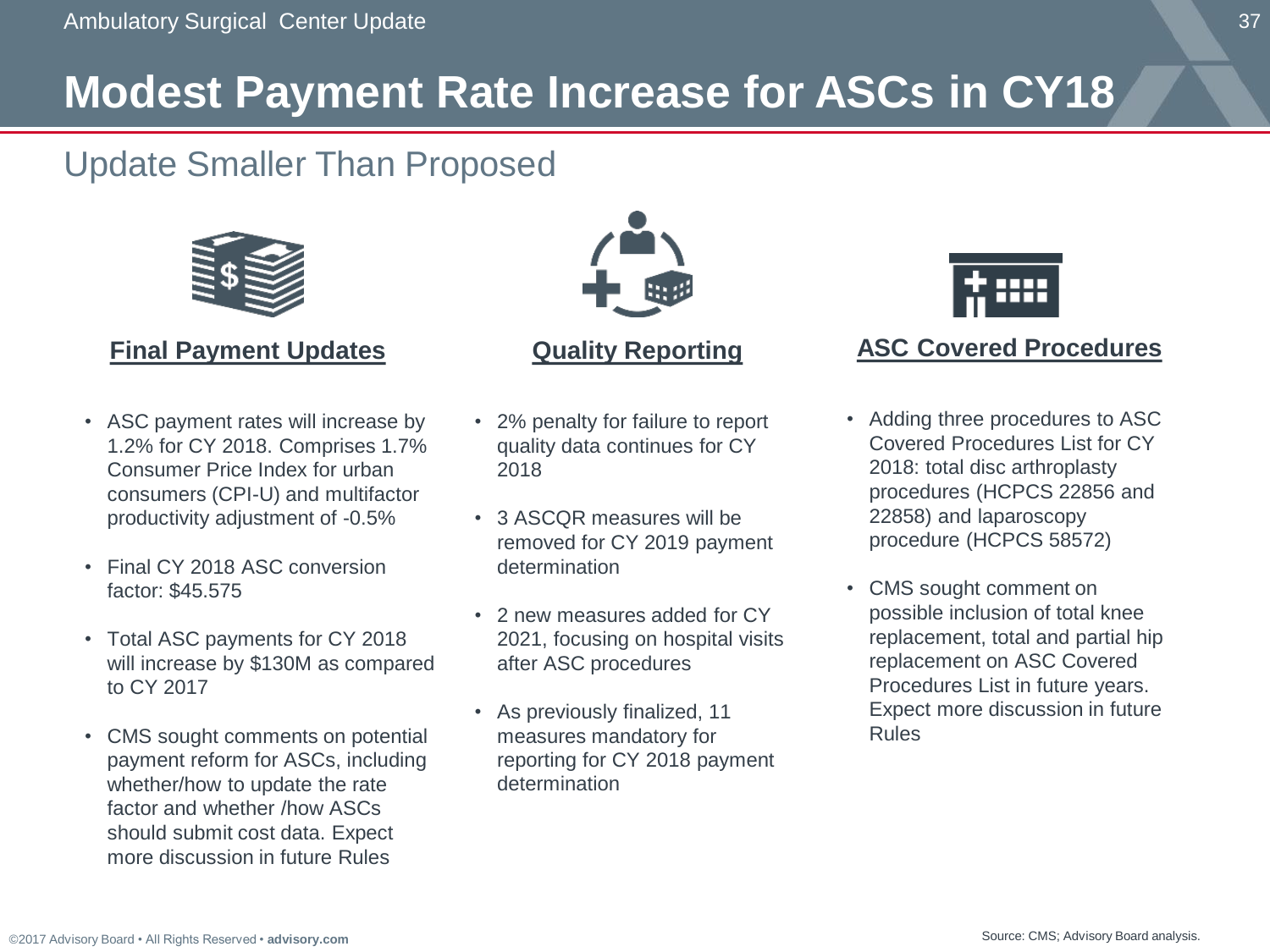actor<br>actor

### **Possible Payment Changes on the Horizon**

### CMS Seeks Comment on ASC Cost Data Collection and Billing Changes

**Question:** Should the ASC payment system continue to be updated by the CPI-U<sup>1</sup>, or by an alternative update factor (e.g., hospital market basket)?

**Final Rule:** "Given the many comments supporting alternative update methodologies, and given our interest in site neutrality and efficiency of care in the ASC setting, we intend to explore this issue further."

#### **Reporting Cost Data**

**Payment Rate Factor**

**Question:** Should ASCs be required to report cost data as hospitals are? If so, what data should it be reported and by what method (e.g., cost reports)?

**Final Rule:** "[ASCs] generally expressed a willingness to complete a [cost reporting] survey so long as it was not administratively burdensome."

# **Professional Billing Institutional vs.** 3

**Question:** Should ASCs begin to bill using the institutional claim form (UB-04) rather than the professional claim form (CMS-1500) currently used?

**Final Rule:** Billing on a UB-04 "is not a foreign concept… a transition period would be necessary to allow for successful implementation."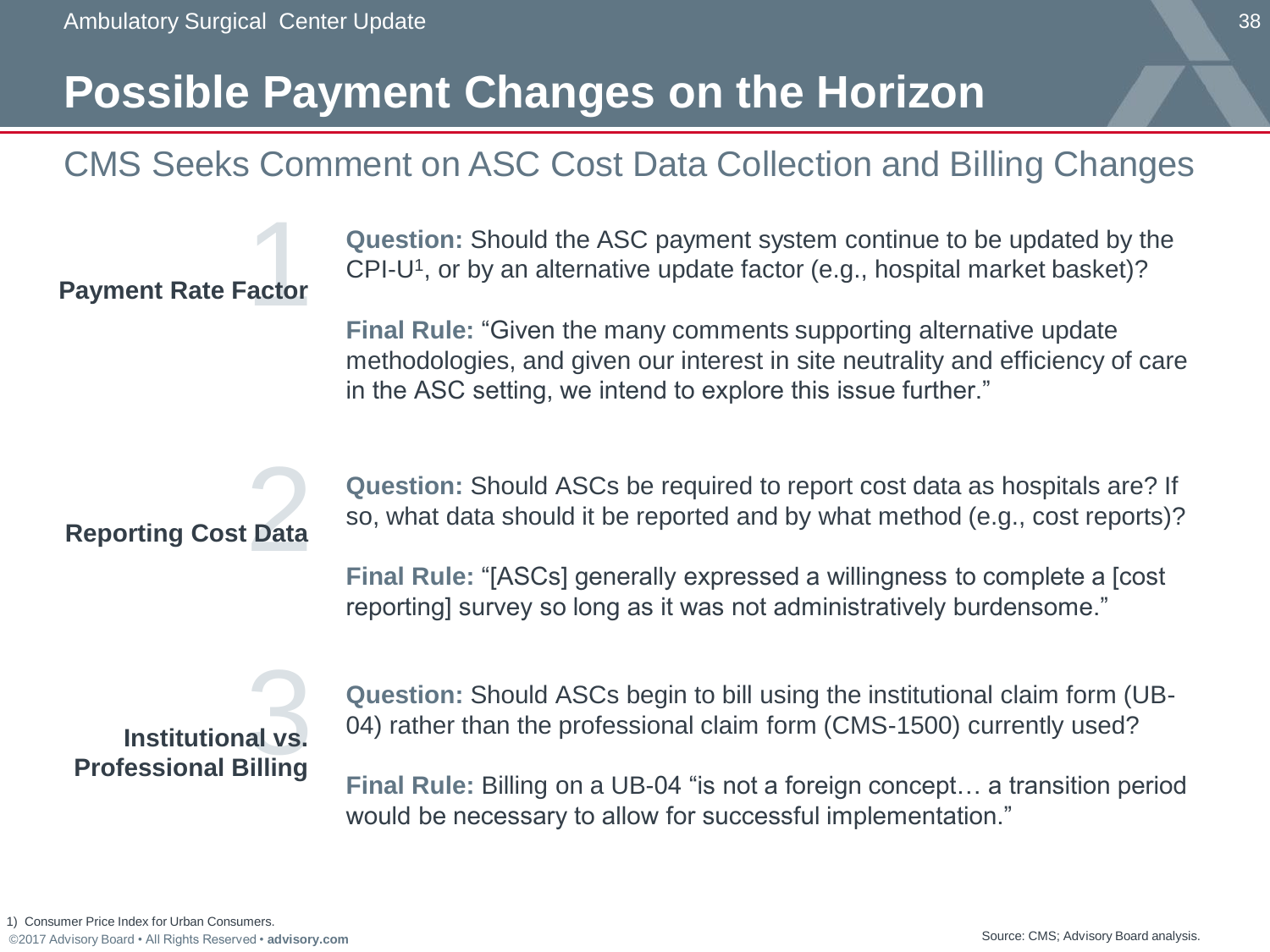# **Post-ASC Hospital Admissions Come Into Focus**

### Hospital Visit Measures to Enter ASC Quality Program in CY 2022

#### **ASCQR<sup>1</sup> Payment Determination Measures By Calendar Year**



#### **Continuing Pay-for-Reporting**

- ASCs with ≤ 240 Medicare claims exempt
- ASC must report quality data for ≥ 50% of relevant claims to avoid 2% penalty

#### 1) Ambulatory Surgical Center Quality Reporting Program.

2) ASC-16, Toxic Anterior Segment Syndrome, was proposed for addition to the CY 2021 ASCQR in the CY 2018 Proposed Rule. CMS did not finalized the measure due to concerns that low TASS volumes would not justify the extra administrative burden of adding the measure.

### **Summary of Changes**

#### **Measures to be Removed in CY 2019:**

- *ASC-5* Prophylactic Intravenous Antibiotic Timing
- *ASC-6* Safe Surgery Checklist Use
- *ASC-7* Outpatient Volume Data on Select Surgical **Procedures**

#### **Measures to be Added in 2022:<sup>2</sup>**

- *ASC-17* Hospital Visits After Orthopedic Ambulatory Surgical Center Procedures
- *ASC-18* Hospital Visits After Urology Ambulatory Surgical Center Procedures

#### **Measures Delayed (until further notice):**

- *OP-37(a-e)* Patient Experience measures
	- a. About Facilities and Staff
	- b. Communication About Procedure
	- c. Preparation for Discharge and Recovery
	- d. Overall Rating of Facility
	- e. Recommendation of Facility